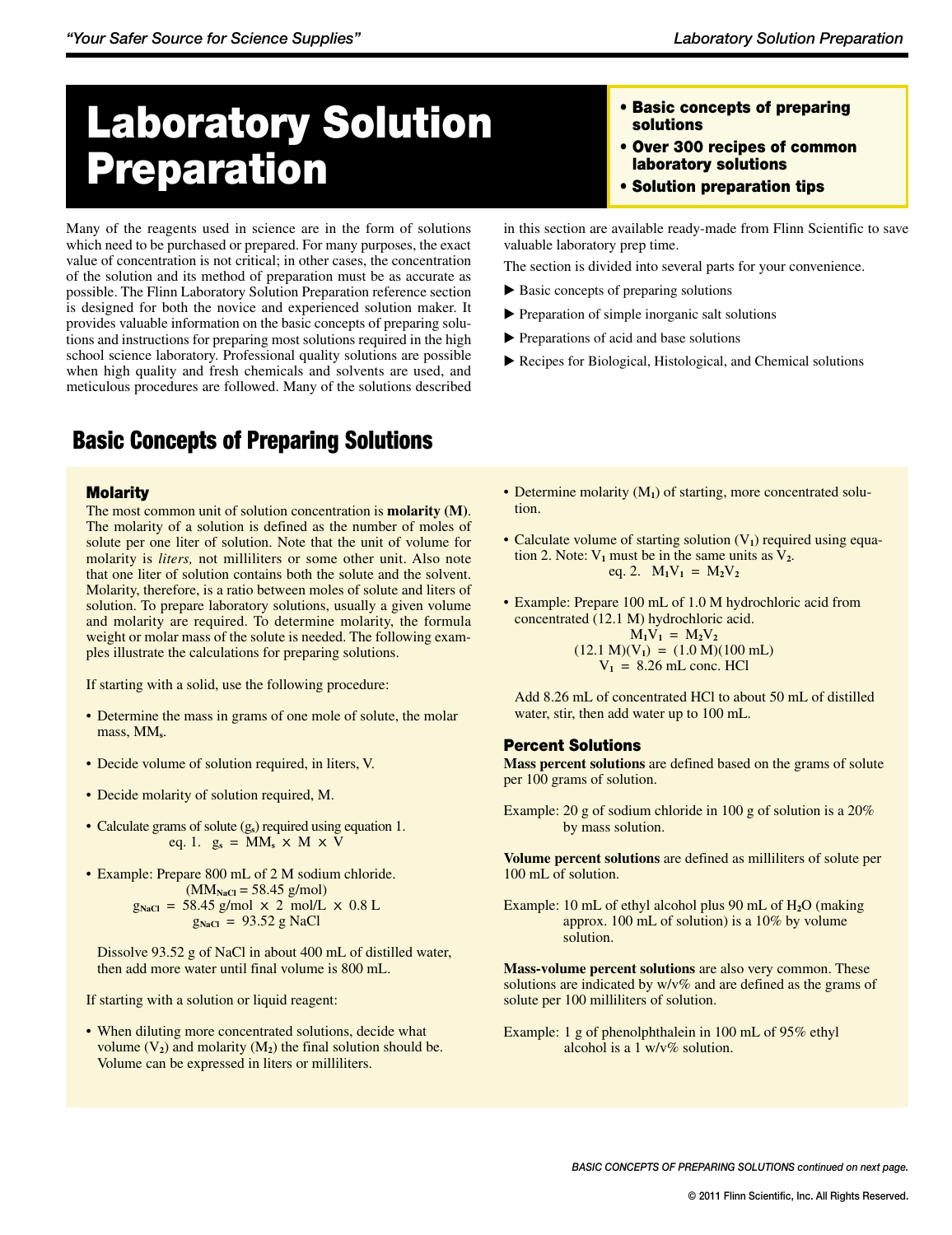# Basic Concepts of Preparing Solutions, **continued**

### Conversion Between Percent Solutions

You may wish to convert mass percent to volume percent or vice versa. If so, follow this procedure:

 A 10% by mass solution of ethyl alcohol in water contains 10 g of ethyl alcohol and 90 g of water.

1. The formula for determining the volume of the component (ethyl alcohol in our example) is:

Volume  $=$   $\frac{\text{mass of ethyl alcohol}}{\text{mass of ethyl alcohol}}$ density of ethyl alcohol

- 2. Determine the volume of the total solution by dividing the mass of the solution by the density of the solution.
- 3. Determine the percent by volume by dividing the volume of the component by the volume of the solution.
- Let's solve 1, 2, and 3 above as follows:
- 1. Mass of ethyl alcohol  $= 10$  g (given)

Density of ethyl alcohol =  $0.794$  g/mL (from handbook)

$$
Volume = \frac{mass}{density}
$$

Volume of ethyl alcohol = 
$$
\frac{10 \text{ g}}{0.794 \text{ g/mL}} = 12.6 \text{ mL}
$$

2. Mass of solution  $= 100$  g (given)

Density of solution (10% ethyl alcohol) =  $0.983$  g/mL (from

handbook)

Volume of solution 
$$
=
$$
  $\frac{100 \text{ g}}{0.983 \text{ g/mL}} = 101.8 \text{ mL}^*$ 

3. Volume percent of solution

Percent =  $\frac{\text{volume of ethyl alcohol}}{\text{total volume of solution}} = \frac{12.6}{101.8} = 12.4\%$ 

Reverse the procedure to convert volume percent to mass percent.

**\* The volume percent statement generally is accurate but the volume percent is not always calculated directly from the volumes of the mixed ingredients because the final volume may not equal the sum of the separate volumes. In our solution (No. 2 above) note that if the alcohol volume (12.6 mL) is added to the water volume (90 mL), the final volume is less than 102.6 mL.**



### Calculating Molarity from Percent Solutions

To determine the molarity of a mass percent solution, the density of the solution is required. Use the following procedure:

*1-800-452-1261*

1. Determine the mass of solution by multiplying the volume of the solution by the density of the solution.

 $mass = volume \times density$ 

- 2. Determine concentration in percent by mass of the solute in solution. *Change to the decimal equivalent.*
- 3. Calculate the molar mass of the compound, MM.
- 4. Multiply mass (step 1) by mass  $%$  (step 2) and divide by molecular mass (step 3) to find the number of moles present in the whole solution.
- 5. Divide the number of moles (step 4) by the volume in liters of the solution to find the molarity of the solution.
	- Example: Determine molarity of 37.2% hydrochloric acid (density 1.19 g/mL).
- 1. Mass of solution =  $1,000$  mL  $\times$  1.19 g/mL = 1,190 g
- 2. Mass  $% = 37.2$   $% = 0.372$
- 3. Molar mass of hydrochloric acid  $= 36.4$  g/mol

$$
\frac{4. \text{ mass} \times \text{mass } \%}{\text{MM}_{\text{HCl}}} = \frac{1,190 \text{ g} \times 0.372}{36.4 \text{ g/mol}} = 12.1 \text{ moles}
$$

5. Molarity = moles/liters =  $12.1$  moles/1 liter =  $12.1$  M

### **Definitions**

**Buffer:** A solution which tends to maintain a constant pH when excess acid or base is added.

**Concentrated:** For some commonly used acids and bases, the maximum solubility (at room temperature) in an aqueous solution or as a pure liquid.

**Concentration:** The relative amount of solute and solvent in a solution.

**Hydrates:** Compounds containing water chemically combined in a definite ratio. Computations using formula weight must take the water molecules into account.

**Miscible:** The ability of two liquids to be completely soluble in one another.

**Molality:** A concentration unit (m); defined as the number of moles of solute divided by the number of kilograms of solvent.

**Molar Mass:** The mass of a mole of any element or compound.

**Molarity:** A concentration unit (M); defined as the number of moles of solute divided by liters of solution.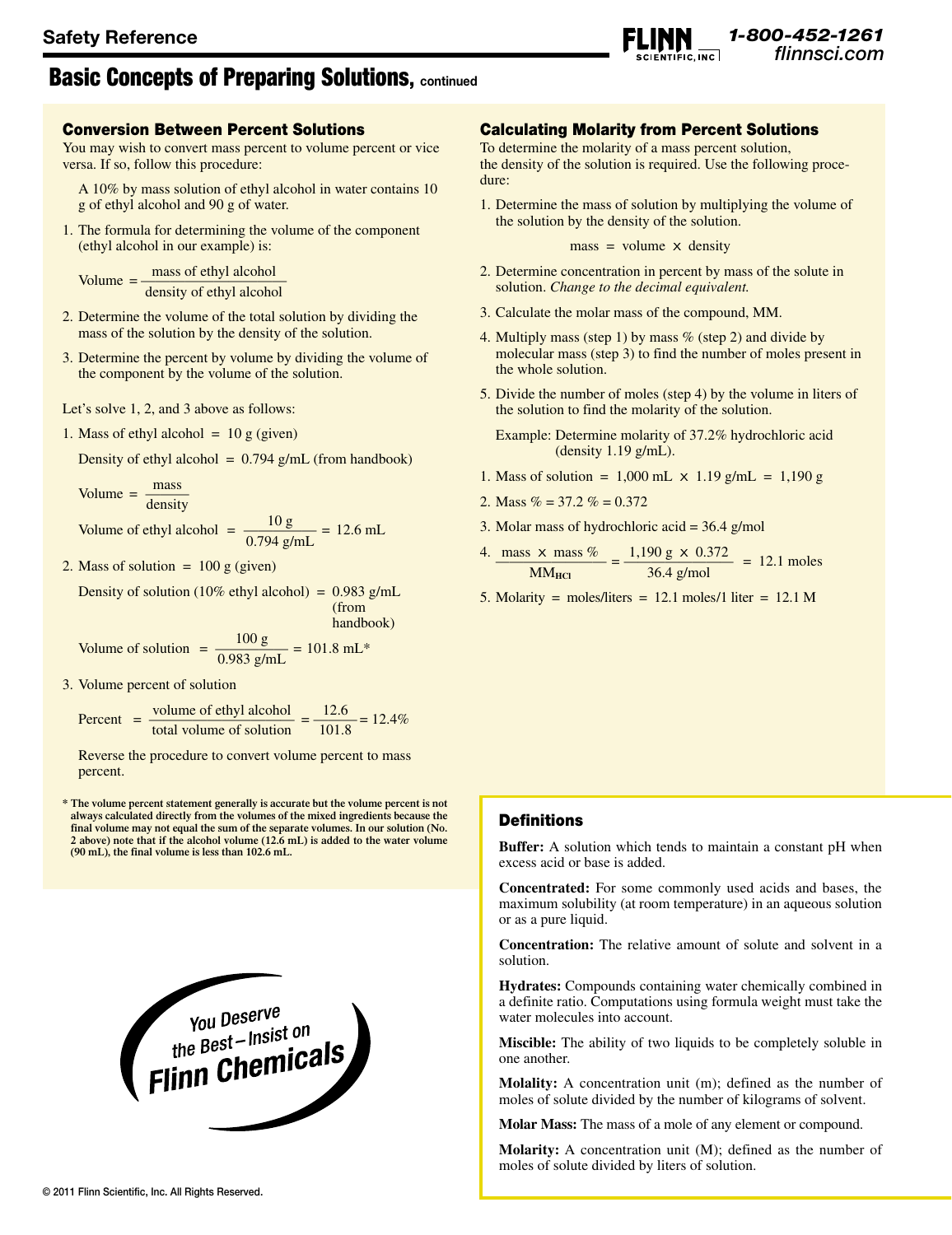# Preparation of Simple Inorganic Salt Solutions

| Name / Formula / F.W.                                                                       | <b>Concentration</b>                                     | g/L                                             |
|---------------------------------------------------------------------------------------------|----------------------------------------------------------|-------------------------------------------------|
| <b>Aluminum chloride</b><br>$AICl3 \cdot 6H2O$<br>241.43                                    | 0.2 <sub>M</sub><br>0.05 M                               | 48.3 g<br>12.1 <sub>g</sub>                     |
| <b>Aluminum nitrate</b><br>$\text{Al}(\text{NO}_3)_3 \bullet 9\text{H}_2\text{O}$<br>375.13 | 0.1 <sub>M</sub>                                         | 37.5 g                                          |
| <b>Aluminum sulfate</b><br>$Al2(SO4)3 • 18H2O$<br>666.42                                    | 0.1 M                                                    | 66.6 <sub>g</sub>                               |
| <b>Ammonium acetate</b><br>$NH_4C_2H_3O_2$<br>77.08                                         | 1.0 M<br>0.1 M                                           | $77.1\text{ g}$<br>7.7 g                        |
| <b>Ammonium chloride</b><br>NH <sub>4</sub> Cl<br>53.49                                     | 1.0 M<br>0.5 <sub>M</sub>                                | 53.5 g<br>26.7 g                                |
| <b>Ammonium nitrate</b><br>NH <sub>4</sub> NO <sub>3</sub><br>80.04                         | 1.0 <sub>M</sub><br>0.5 <sub>M</sub><br>0.1 <sub>M</sub> | 80.0 <sub>g</sub><br>40.0 g<br>8.0 <sub>g</sub> |
| <b>Ammonium sulfate</b><br>$(NH_4)_2SO_4$<br>132.1                                          | 0.1 <sub>M</sub>                                         | 13.2 g                                          |
| <b>Barium chloride</b><br>BaCl <sub>2</sub> • 2H <sub>2</sub> O<br>244.28                   | 0.1 M                                                    | 24.4 g                                          |
| <b>Barium hydroxide</b><br>Ba(OH) <sub>2</sub> • 8H <sub>2</sub> O<br>315.50                | 0.1 M                                                    | $31.5$ g                                        |
| <b>Barium nitrate</b><br>Ba(NO <sub>3</sub> ) <sub>2</sub><br>261.35                        | 0.5 <sub>M</sub><br>0.1 M                                | 130.7 g<br>26.1 <sub>g</sub>                    |
| <b>Bismuth nitrate</b><br>$Bi(NO_3)$ <sup>3</sup> • 5H <sub>2</sub> O<br>485.1              | 0.1 <sub>M</sub>                                         | $48.5$ g in<br>500 mL 6M<br>$HNO3*$             |

**Normality:** A concentration unit (N); defined as the number of equivalents of solute per liter of solution. (e.g., 1 M  $H_2SO_4$  = 2 N H**2**SO**4**)

**Saturated Solution:** A solution that contains the maximum amount of a particular solute that will dissolve at that temperature.

**Solute:** The substance which is dissolved, or has gone into solution (typically a solid).

**Solution:** A uniform homogeneous mixture of two or more substances. The individual substances may be present in varying amounts.

**Solvent:** The substance which does the dissolving (typically a liquid, such as water or alcohol). Must be greater than 50% of the solution.

**Standard Solution:** A very precise solution, usually to 3–4 significant figures, used in quantitative analysis or an analytical procedure.

**Supersaturated Solution:** A solution that contains more solute than equilibrium conditions allow; it is unstable and the solute may precipitate upon slight agitation or addition of a single crystal.

| Name / Formula / F.W.                                                  | <b>Concentration</b>                 | g/L                                     |
|------------------------------------------------------------------------|--------------------------------------|-----------------------------------------|
| <b>Bismuth trichloride</b><br>BiCl <sub>3</sub><br>315.34              | 0.2 <sub>M</sub>                     | 63.1 g in<br>500 mL 3M<br>$HC1*$        |
| <b>Cadmium chloride</b><br>$CdCl2 • 21/2H2O$<br>228.34                 | 0.1 <sub>M</sub>                     | 22.8 g                                  |
| <b>Cadmium nitrate</b><br>$Cd(NO3)2 • 4H2O$<br>308.49                  | 0.1 <sub>M</sub>                     | $30.8\text{ g}$                         |
| <b>Calcium acetate</b><br>$Ca(C_2H_3O_2)_2 \cdot H_2O$<br>176.19       | 0.5 <sub>M</sub><br>0.1 <sub>M</sub> | $88.1\text{ g}$<br>17.6 <sub>g</sub>    |
| <b>Calcium chloride</b><br>$CaCl2 \cdot 2H2O$<br>147.02                | 1.0 M<br>0.1 <sub>M</sub>            | 147.0 g<br>14.7 g                       |
| <b>Calcium hydroxide</b><br>Ca(OH) <sub>2</sub><br>74.10               | saturated                            | $2 g+$                                  |
| <b>Calcium nitrate</b><br>$Ca(NO3)2 \cdot 4H2O$<br>236.16              | 0.5 <sub>M</sub><br>0.1 <sub>M</sub> | 118.1 <sub>g</sub><br>23.6 g            |
| Chromium(III) chloride<br>$CrCl3 \cdot 6H2O$<br>266.48                 | 0.1 <sub>M</sub>                     | 26.6 <sub>g</sub>                       |
| Chromium(III) nitrate<br>$Cr(NO3)3 \cdot 9H2O$<br>400.18               | 0.1 <sub>M</sub>                     | 40.0 g                                  |
| Cobalt(II) chloride<br>CoCl <sub>2</sub> • 6H <sub>2</sub> O<br>237.95 | 0.1 <sub>M</sub>                     | $23.8\text{ g}$                         |
| Cobalt(II) nitrate<br>$Co(NO3)2 • 6H2O$<br>291.05                      | 0.1 <sub>M</sub>                     | 29.1 g                                  |
| Copper(II) chloride<br>CuCl <sub>2</sub> • 2H <sub>2</sub> O<br>170.49 | 0.5 <sub>M</sub><br>0.1 <sub>M</sub> | $85.2$ g<br>17.0 <sub>g</sub>           |
| Copper(II) nitrate<br>$Cu(NO3)2 • 3H2O$<br>241.6                       | 0.5 <sub>M</sub><br>0.1 M            | 120.8 <sub>g</sub><br>24.2 g            |
| Copper(II) sulfate<br>$CuSO4 \cdot 5H2O$<br>249.69                     | 1.0 M<br>0.5 <sub>M</sub>            | 249.7 g<br>124.8 g                      |
| $Iron(II)$ sulfate<br>$FeSO4 \cdot 7H2O$<br>278.03                     | 0.01 <sub>M</sub>                    | $2.8$ g and<br>1 mL conc.<br>$H_2SO_4*$ |
| Iron(III) chloride<br>FeCl <sub>3</sub> • 6H <sub>2</sub> O<br>270.32  | 1.0 <sub>M</sub><br>0.1 <sub>M</sub> | 270.3 g<br>27.0 g                       |
| Iron(III) nitrate<br>$Fe(NO3)3 • 9H2O$<br>404.00                       | 0.1 <sub>M</sub>                     | $40.4$ g                                |

**\*Add solid to acid solution, stir, then add to water. Dilute to 1 L. Remember, always add acid to water.**

† **Approximate amount for 1 L of saturated solution. Keep adding solute until it no longer dissolves; stir for 1 hour, then filter.**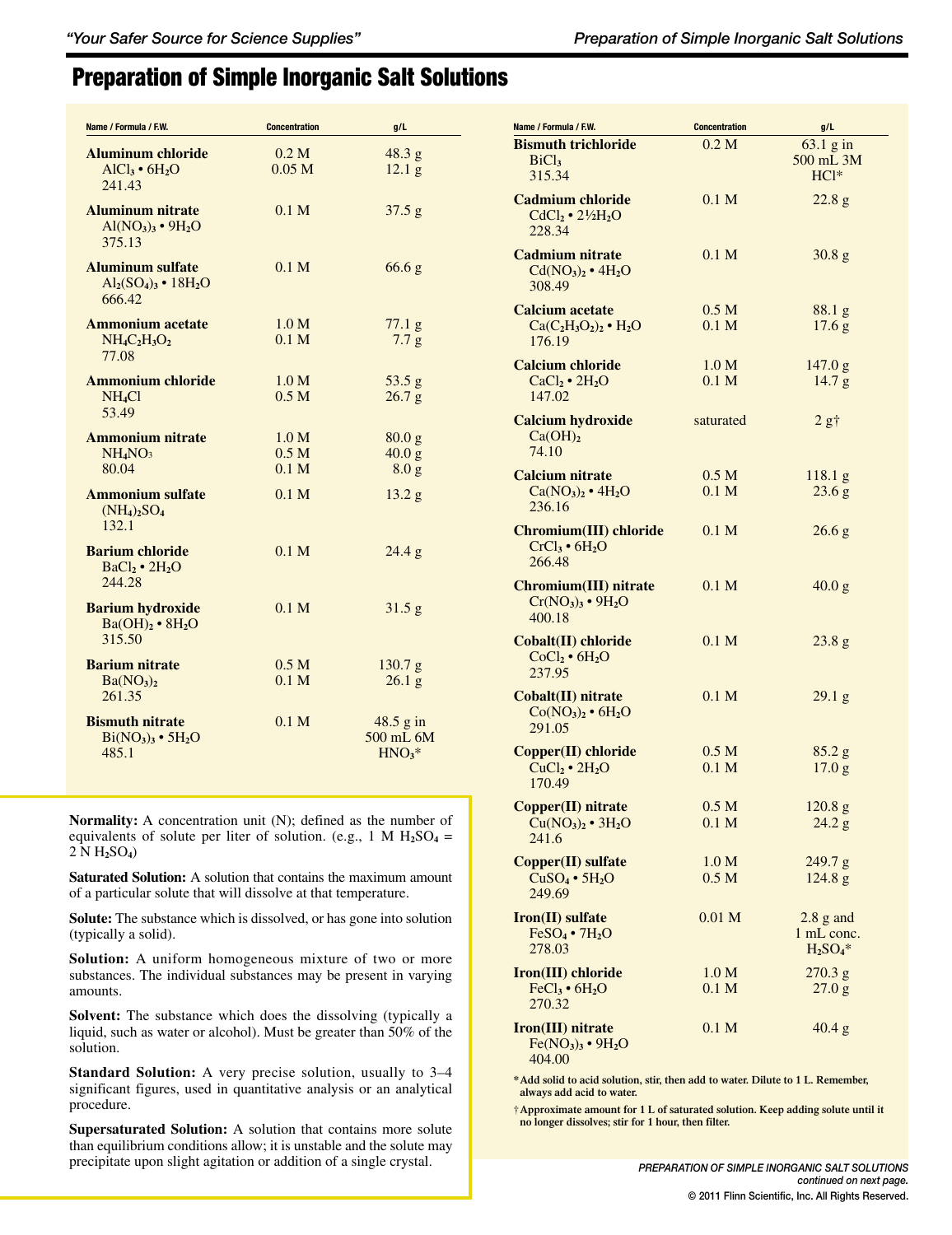# Preparation of Simple Inorganic Salt Solutions, **continued**

| Name / Formula / F.W.                                                | <b>Concentration</b>                                   | g/L                                                    | Name / Formula / F.W.                                                                                                                                                                         | <b>Concentration</b>                  | g/L                                      |
|----------------------------------------------------------------------|--------------------------------------------------------|--------------------------------------------------------|-----------------------------------------------------------------------------------------------------------------------------------------------------------------------------------------------|---------------------------------------|------------------------------------------|
| <b>Lead acetate</b><br>$Pb(C_2H_3O_2)_2 \cdot 3H_2O$<br>379.34       | 0.1 <sub>M</sub>                                       | 38.0 g                                                 | <b>Manganese sulfate</b><br>$MnSO_4 \cdot H_2O$<br>169.01                                                                                                                                     | 0.2 M<br>0.1 <sub>M</sub>             | 33.8 g<br>16.9 <sub>g</sub>              |
| <b>Lead chloride</b><br>PbCl <sub>2</sub><br>278.12                  | saturated                                              | 12.0 g <sup>†</sup>                                    | Mercury(II) chloride<br>HgCl <sub>2</sub><br>271.50                                                                                                                                           | 0.25 <sub>M</sub><br>0.10 M           | 67.9 g<br>27.2 g                         |
| <b>Lead nitrate</b><br>Pb(NO <sub>3</sub> ) <sub>2</sub><br>331.2    | 1 <sub>M</sub><br>0.5 <sub>M</sub><br>0.1 <sub>M</sub> | $331.2$ g <sup>§</sup><br>165.6 g<br>33.1 <sub>g</sub> | Mercury(II) nitrate<br>$Hg(NO3)2 • H2O$<br>342.63                                                                                                                                             | 0.1 <sub>M</sub>                      | 34.2 g in<br>50 mL conc.<br>$HNO3*$      |
| <b>Lithium carbonate</b><br>Li <sub>2</sub> CO <sub>3</sub><br>73.89 | 0.1 <sub>M</sub>                                       | 7.4 g                                                  | Mercury(I) nitrate<br>$Hg_2(NO_3)_2 \cdot 2H_2O$<br>561.22                                                                                                                                    | 0.1 <sub>M</sub>                      | $56.2$ g in<br>$100$ mL conc.<br>$HNO3*$ |
| <b>Lithium chloride</b><br>LiC <sub>1</sub><br>42.40                 | 1.0 M<br>0.1 <sub>M</sub>                              | 42.4 g<br>4.2 g                                        | <b>Mercury(I)</b> sulfate<br>$Hg_2SO_4$<br>497.24                                                                                                                                             | 0.1 <sub>M</sub>                      | 49.7 g in<br>30 mL 1 M<br>$HNO3*$        |
| <b>Lithium nitrate</b><br>LiNO <sub>3</sub><br>68.95                 | 1.0 M<br>0.5 <sub>M</sub>                              | 69.0 g<br>34.5 g                                       | <b>Nickel chloride</b><br>$\text{NiCl}_2 \bullet 6\text{H}_2\text{O}$<br>237.72                                                                                                               | 0.25 <sub>M</sub><br>0.1 <sub>M</sub> | 59.4 g<br>$23.8\text{ g}$                |
| <b>Magnesium bromide</b><br>$MgBr_2 \bullet 6H_2O$<br>292.25         | 0.1 <sub>M</sub>                                       | 29.2 g                                                 | <b>Nickel nitrate</b><br>$Ni(NO3)2 • 6H2O$<br>290.82                                                                                                                                          | 1 <sub>M</sub><br>0.2 M               | 290.8 g<br>58.2 g                        |
| <b>Magnesium chloride</b><br>$MgCl2 \cdot 6H2O$<br>203.33            | 1.0 M<br>0.1 <sub>M</sub>                              | 203.3 g<br>20.3 <sub>g</sub>                           | <b>Nickel sulfate</b><br>$NiSO4 \cdot 6H2O$<br>262.87                                                                                                                                         | 1.0 M<br>0.5 <sub>M</sub>             | 262.9 g<br>131.4 g                       |
| <b>Magnesium hydroxide</b><br>Mg(OH) <sub>2</sub><br>58.34           | saturated                                              | 300 g <sup>†</sup>                                     | <b>Potassium bromide</b><br>KBr<br>119.02                                                                                                                                                     | 0.5 <sub>M</sub><br>0.1 <sub>M</sub>  | 59.5 g<br>11.9 <sub>g</sub>              |
| <b>Magnesium nitrate</b><br>$Mg(NO3)2 \cdot 6H2O$<br>256.43          | 0.1 <sub>M</sub>                                       | 25.6 g                                                 | <b>Potassium carbonate</b><br>$K_2CO_3$<br>138.21                                                                                                                                             | 0.5 <sub>M</sub><br>0.1 <sub>M</sub>  | 69.1 g<br>13.8 g                         |
| <b>Magnesium sulfate</b><br>$MgSO_4 \cdot 7H_2O$<br>246.50           | 0.5 <sub>M</sub><br>0.1 <sub>M</sub>                   | 123.3 g<br>24.7 g                                      | <b>Potassium chloride</b><br><b>KCl</b><br>74.56                                                                                                                                              | 0.5 <sub>M</sub><br>0.1 <sub>M</sub>  | 37.3 g<br>7.5 g                          |
| <b>Manganese chloride</b><br>$MnCl2 \cdot 4H2O$<br>197.91            | 0.5 <sub>M</sub><br>0.1 <sub>M</sub>                   | 99.0 g<br>19.8 <sub>g</sub>                            | *Add solid to acid solution, stir, then add to water. Dilute to 1 L. Remember,<br>always add acid to water.<br>†Approximate amount for 1 L of saturated solution. Keep adding solute until it |                                       |                                          |

**no longer dissolves; stir for 1 hour, then filter.**

§**Use 7.5 mL** conc. HNO<sub>3</sub> to help dissolve.



*PREPARATION OF SIMPLE INORGANIC SALT SOLUTIONS continued on next page.*

© 2011 Flinn Scientific, Inc. All Rights Reserved.

*1-800-452-1261*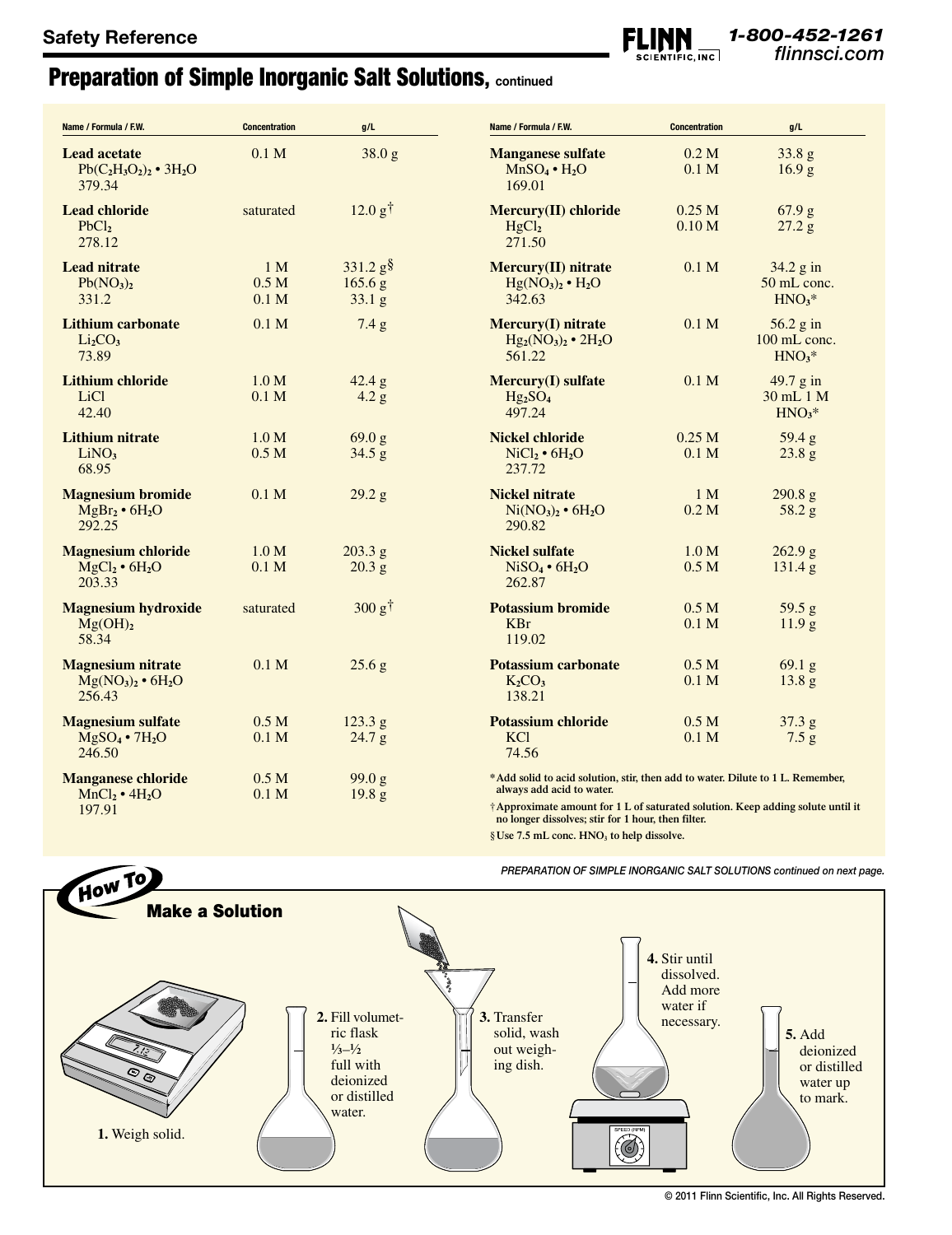# Preparation of Simple Inorganic Salt Solutions, **continued**

| Name / Formula / F.W.                                                        | <b>Concentration</b>                                      | g/L                                               | Name / Formula / F.W.                                                                                                                                                                                                                               | <b>Concentration</b>                   | g/L                                                  |
|------------------------------------------------------------------------------|-----------------------------------------------------------|---------------------------------------------------|-----------------------------------------------------------------------------------------------------------------------------------------------------------------------------------------------------------------------------------------------------|----------------------------------------|------------------------------------------------------|
| <b>Potassium chromate</b><br>$K_2CrO_4$<br>194.21                            | 1.0 <sub>M</sub><br>0.5 <sub>M</sub><br>0.1 <sub>M</sub>  | 194.2 g<br>97.1 g<br>19.4 g                       | Potassium phosphate,<br>tribasic<br>$K_3PO_4$<br>212.27                                                                                                                                                                                             | 0.1 <sub>M</sub>                       | 21.2 g                                               |
| <b>Potassium dichromate</b><br>$K_2Cr_2O_7$<br>294.22                        | 0.1 <sub>M</sub>                                          | 29.4 g                                            | <b>Potassium sulfate</b><br>K <sub>2</sub> SO <sub>4</sub>                                                                                                                                                                                          | 0.5 <sub>M</sub><br>0.1 M              | 87.1 g<br>$17.4\text{ g}$                            |
| <b>Potassium ferricyanide</b><br>$K_3Fe(CN)_6$<br>329.26                     | 0.5 <sub>M</sub><br>0.1 <sub>M</sub>                      | 164.6 g<br>32.9 <sub>g</sub>                      | 174.27<br><b>Potassium thiocyanate</b>                                                                                                                                                                                                              | 1.0 <sub>M</sub><br>0.5 <sub>M</sub>   | 97.2 g                                               |
| <b>Potassium ferrocyanide</b><br>$K_4Fe(CN)_6$ • $3H_2O$<br>422.41           | 0.1 <sub>M</sub>                                          | 42.2 g                                            | <b>KSCN</b><br>97.18<br><b>Silver nitrate</b>                                                                                                                                                                                                       | 0.1 <sub>M</sub><br>0.5 <sub>M</sub>   | 48.6 g<br>9.7 g<br>84.9 g                            |
| <b>Potassium hydrogen</b><br><i>phthalate</i><br>$KHC_8H_4O_4$               | 0.1 <sub>M</sub>                                          | 20.4 g                                            | AgNO <sub>3</sub><br>169.87<br><b>Sodium acetate</b>                                                                                                                                                                                                | 0.1 M<br>1 <sub>M</sub>                | 17.0 <sub>g</sub><br>$136.1\text{ g}$                |
| 204.23<br>Potassium hydroxide see page 118                                   |                                                           |                                                   | $NaC2H3O2$ • 3H <sub>2</sub> O<br>136.08                                                                                                                                                                                                            | 0.5 <sub>M</sub>                       | 68.0 g                                               |
| <b>Potassium iodate</b><br>KIO <sub>3</sub><br>214.01                        | saturated<br>0.2 M<br>0.1 <sub>M</sub>                    | 214.0 g <sup>†</sup><br>$42.8\text{ g}$<br>21.4 g | <b>Sodium bicarbonate</b><br>NaHCO <sub>3</sub><br>84.01                                                                                                                                                                                            | 0.5 <sub>M</sub><br>0.1 M              | 42.0 g<br>8.4 g                                      |
| <b>Potassium iodide</b><br>K1<br>166.01                                      | 1 <sub>M</sub><br>0.5 <sub>M</sub><br>0.2 <sub>M</sub>    | 166.0 g<br>83.0 g<br>33.2 g                       | <b>Sodium borate</b><br>Na <sub>2</sub> B <sub>4</sub> O <sub>7</sub> • 10H <sub>2</sub> O<br>381.42                                                                                                                                                | 4 %                                    | 40.0 g                                               |
| <b>Potassium nitrate</b><br>KNO <sub>3</sub><br>101.11                       | 0.5 <sub>M</sub><br>0.1 <sub>M</sub>                      | 50.6 <sub>g</sub><br>10.1 <sub>g</sub>            | <b>Sodium bromide</b><br><b>NaBr</b><br>102.90                                                                                                                                                                                                      | 1.0 M<br>0.1 M                         | 102.9 g<br>10.3 <sub>g</sub>                         |
| Potassium permanganate<br>KMnO <sub>4</sub><br>158.04                        | 0.2 <sub>M</sub><br>0.1 <sub>M</sub><br>0.01 <sub>M</sub> | 31.6 g<br>15.8 <sub>g</sub><br>1.6 <sub>g</sub>   | <b>Sodium carbonate</b><br>Na <sub>2</sub> CO <sub>3</sub><br>105.99                                                                                                                                                                                | saturated<br>1.0 M<br>0.1 <sub>M</sub> | 214.0 g <sup>†</sup><br>106.0 g<br>10.6 <sub>g</sub> |
| Potassium phosphate,<br>monobasic<br>$KH_2PO_4$<br>136.09                    | 0.1 <sub>M</sub>                                          | 13.6 <sub>g</sub>                                 | Sodium carbonate<br>$Na2CO3 • H2O$<br>124.00                                                                                                                                                                                                        | 1.0 <sub>M</sub><br>0.1 <sub>M</sub>   | 124.0 g<br>$12.4\text{ g}$                           |
| Potassium phosphate,<br>dibasic<br>K <sub>2</sub> HPO <sub>4</sub><br>174.18 | 0.1 <sub>M</sub>                                          | $17.4\text{ g}$                                   | *Add solid to acid solution, stir, then add to water. Dilute to 1 L. Remember,<br>always add acid to water.<br>†Approximate amount for 1 L of saturated solution. Keep adding solute until it<br>no longer dissolves; stir for 1 hour, then filter. |                                        |                                                      |
|                                                                              |                                                           |                                                   | PREPARATION OF SIMPLE INORGANIC SALT SOLUTIONS continued on next page.                                                                                                                                                                              |                                        |                                                      |

### General Solubility Rules for Inorganic Compounds

Nitrates (NO<sub>3</sub><sup>-</sup>): All nitrates are soluble.

**Acetates** ( $C_2H_3O_2$ <sup>-</sup>): All acetates are soluble; silver acetate is moderately soluble.

**Bromides** (Br**–** ) **Chlorides** (Cl**–** ) and **Iodides** (I**–** ): Most are soluble except for salts containing silver, lead, and mercury.

**Sulfates** (SO**<sup>4</sup> 2–**): All sulfates are soluble except barium and lead. Silver, mercury(I), and calcium are slightly soluble.

**Hydrogen sulfates** (HSO**<sup>4</sup> –**) : The hydrogen sulfates (aka bisulfates) are more soluble than the sulfates.

**Carbonates** (CO**<sup>3</sup> 2–**), **phosphates** (PO**<sup>4</sup> 3–**), **chromates** (CrO**<sup>4</sup> 2–**), **silicates** (SiO**<sup>4</sup> 2–**): All carbonates, phosphates, chromates, and silicates are insoluble, except those of sodium, potassium, and ammonium. An exception is MgCrO**4**, which is soluble.

**Hydroxides** (OH**–** ): All hydroxides (except lithium, sodium, potassium, cesium, rubidium, and ammonium) are insoluble; Ba(OH)**2**, Ca(OH)**<sup>2</sup>** and Sr(OH)**2** are slightly soluble.

**Sulfides** (S**2–**): All sulfides (except sodium, potassium, ammonium, magnesium, calcium and barium) are insoluble. Aluminum and chromium sulfides are hydrolyzed and precipitate as hydroxides.

**Sodium** (Na**<sup>+</sup>**), **potassium** (K**<sup>+</sup>**), **ammonium** (NH**<sup>4</sup> <sup>+</sup>**): All sodium, potassium, and ammonium salts are soluble. (Except some transition metal compounds.)

**Silver** (Ag<sup>+</sup>): All silver salts are insoluble. Exceptions: AgNO<sub>3</sub> and AgClO**4**; AgC**2**H**3**O**2** and Ag**2**SO**4** are moderately soluble.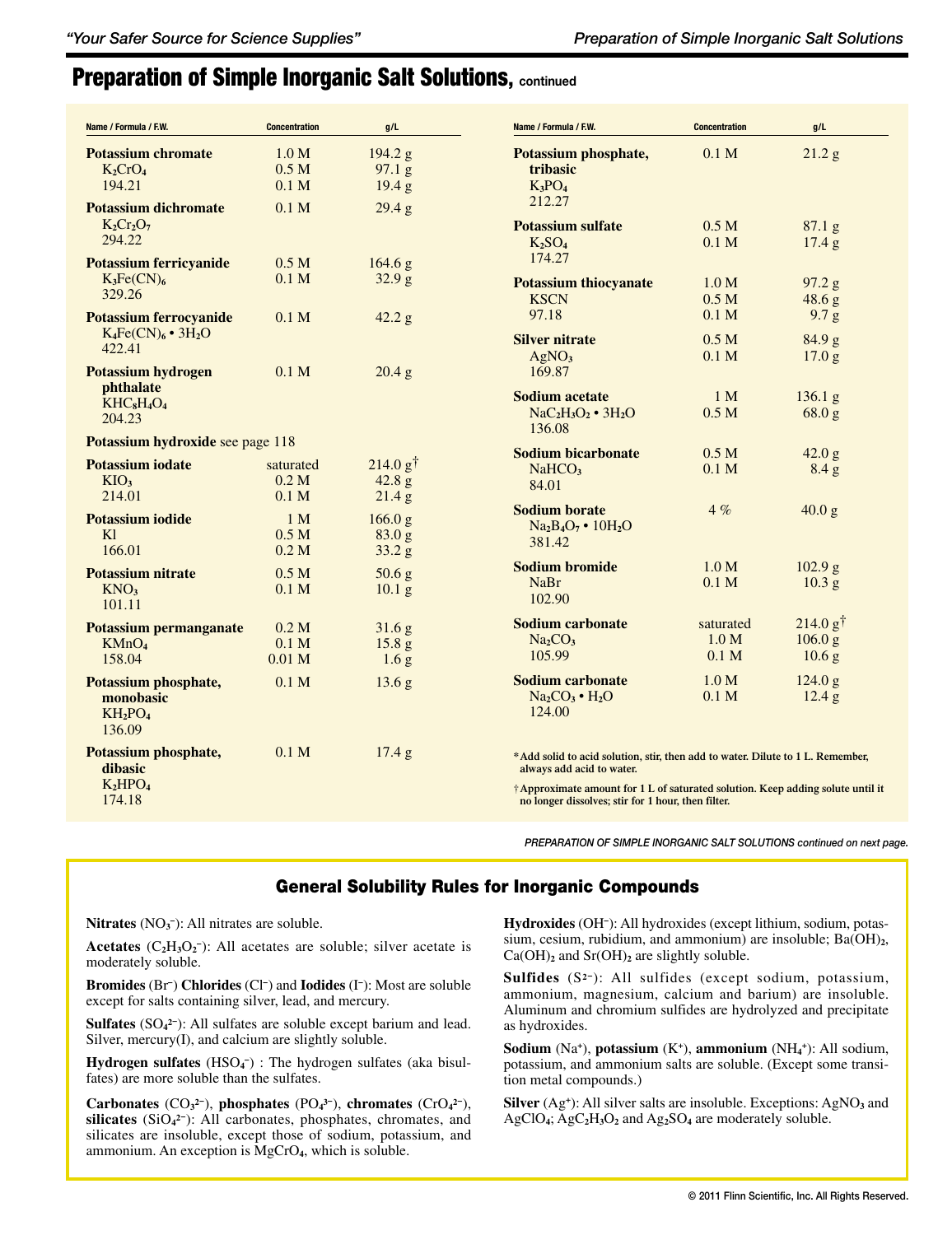## Preparation of Simple Inorganic Salt Solutions, **continued**

| Name / Formula / F.W.                                         | <b>Concentration</b> | g/L                 |
|---------------------------------------------------------------|----------------------|---------------------|
| Sodium chloride                                               | saturated            | 390.0 $g^{\dagger}$ |
| NaCl                                                          | 1.0 M                | 58.5 g              |
| 58.45                                                         | 0.1 <sub>M</sub>     | 5.8 g               |
| Sodium dichromate<br>$Na2Cr2O7$ • 2H <sub>2</sub> O<br>298.03 | 0.1 <sub>M</sub>     | 29.8 <sub>g</sub>   |
| Sodium fluoride<br>NaF<br>41.99                               | 0.1 <sub>M</sub>     | 4.2 g               |

How To

### Increase the Rate of Dissolving Solids

A solvent will only dissolve a limited quantity of solute at a definite temperature. However, the rate at which the solute dissolves can be accelerated by the following methods:

- 1. Pulverize or grind up the solid to increase the surface area of the solid in contact with the liquid.
- 2. Heat the solvent. This will increase the rate of solution because the molecules of both the solvent and the solute move faster.

3. Stir vigorously.

Combinations of all three methods, when practical, will dissolve solids more quickly.

### **Sodium hydroxide** see page 1156

| Sodium iodide<br><b>NaI</b><br>149.92                                      | 0.5 <sub>M</sub><br>0.1 <sub>M</sub>   | 75.0 g<br>15.0 <sub>g</sub>     |
|----------------------------------------------------------------------------|----------------------------------------|---------------------------------|
| <b>Sodium nitrate</b><br>NaNO <sub>3</sub><br>84.99                        | 0.5 <sub>M</sub><br>0.1 <sub>M</sub>   | 43.0 g<br>8.5 g                 |
| Sodium oxalate<br>$Na2C2O4$<br>134.00                                      | 0.1 <sub>M</sub>                       | 13.4 g                          |
| Sodium phosphate,<br>monobasic<br>$NaH_2PO_4 \bullet H_2O$<br>137.99       | 0.1 M                                  | 13.8 g                          |
| Sodium phosphate,<br>dibasic<br>$Na2HPO4$ • 7H <sub>2</sub> O<br>268.07    | 0.5 <sub>M</sub><br>0.1 <sub>M</sub>   | 134.0 g<br>26.8 <sub>g</sub>    |
| Sodium phosphate,<br>dibasic<br>Na <sub>2</sub> HPO <sub>4</sub><br>141.96 | 0.5 <sub>M</sub><br>0.1 M              | 71.0 g<br>14.2 g                |
| Sodium phosphate,<br>tribasic<br>$Na_3PO_4 \cdot 12H_2O$<br>380.12         | 0.1 M                                  | 38.0 g                          |
| Sodium sulfate<br>$Na2SO4$ • 10H <sub>2</sub> O<br>322.19                  | saturated<br>1.0 M<br>0.5 <sub>M</sub> | $600 g^+$<br>322.2 g<br>161.1 g |

| Name / Formula / F.W.                           | <b>Concentration</b> | g/L                       |
|-------------------------------------------------|----------------------|---------------------------|
| Sodium sulfate                                  | saturated*           | $260 \text{ g}^{\dagger}$ |
| Na <sub>2</sub> SO <sub>4</sub>                 | 1.0 <sub>M</sub>     | 142.0 g                   |
| 142.02                                          | 0.5 <sub>M</sub>     | 71.0 g                    |
|                                                 |                      |                           |
| Sodium sulfide                                  | 2.0 M                | $48.0 g$ §                |
| $Na2S \cdot 9H2O$                               | 1.0 <sub>M</sub>     | 24.0 g                    |
| 240.18                                          |                      |                           |
| <b>Sodium sulfite</b>                           | 1.0 <sub>M</sub>     | $126.1\text{ g}$          |
| Na <sub>2</sub> SO <sub>3</sub>                 |                      |                           |
| 126.05                                          |                      |                           |
|                                                 |                      |                           |
| <b>Sodium thiosulfate</b>                       | 0.5 <sub>M</sub>     | $124.1\text{ g}$          |
| $Na2S2O3$ • 5H <sub>2</sub> O                   | 0.1 <sub>M</sub>     | 24.8 g                    |
| 248.19                                          |                      |                           |
| <b>Strontium chloride</b>                       | 0.5 <sub>M</sub>     | 133.3 g                   |
|                                                 | 0.1 <sub>M</sub>     |                           |
| SrCl <sub>2</sub> • 6H <sub>2</sub> O<br>266.64 |                      | 26.7 g                    |
|                                                 |                      |                           |
| <b>Strontium hydroxide</b>                      | saturated            | $220 g^{\dagger}$         |
| Sr(OH) <sub>2</sub> • 8H <sub>2</sub> O         |                      |                           |
| 266.82                                          |                      |                           |
|                                                 |                      |                           |
| <b>Strontium nitrate</b>                        | 1.0 M                | 211.6 <sub>g</sub>        |
| Sr(NO <sub>3</sub> ) <sub>2</sub>               | 0.5 <sub>M</sub>     | 105.8 g                   |
| 211.63                                          |                      |                           |
| Tin(II) chloride                                | 0.1 <sub>M</sub>     | 22.6 g in                 |
| $SnCl2 \cdot 2H2O$                              |                      | 1 M HCl*                  |
| 225.65                                          |                      |                           |
|                                                 |                      |                           |
| Tin(IV) chloride                                | 0.1 <sub>M</sub>     | 35.1 g in                 |
| $SnCl4 \cdot 5H2O$                              |                      | 3 M HCl*                  |
| 350.61                                          |                      |                           |
| <b>Zinc chloride</b>                            | 0.5 <sub>M</sub>     | $68.1$ g and              |
| ZnCl <sub>2</sub>                               |                      | 1 mL 12 M                 |
| 136.29                                          |                      | $HC1*$                    |
|                                                 | 0.1 <sub>M</sub>     |                           |
|                                                 |                      | 13.6 g                    |
| <b>Zinc</b> nitrate                             | 0.5 <sub>M</sub>     | 149.7 g                   |
| $Zn(NO3)2 \cdot 6H2O$                           | 0.1 <sub>M</sub>     | 29.7 g                    |
| 297.49                                          |                      |                           |
| <b>Zinc sulfate</b>                             | 1.0 M                |                           |
|                                                 | 0.1 <sub>M</sub>     | 287.6 g                   |
| $ZnSO_4 \bullet 7H_2O$                          |                      | 28.8 g                    |
| 287.56                                          |                      |                           |

*1-800-452-1261*

**\*Add solid to acid solution, stir, then dilute to 1 L. Remember, always add acid to water.**

†**Approximate amount for 1 L of saturated solution. Keep adding solute until it no longer dissolves; stir for 1 hour, then filter.**

§**Use hot water, stir vigorously.**

### Distilled or Deionized Water— Which Do I Need?

Distilled water is free of inorganic materials, suspended impurities, and most organic contaminants. To make or buy distilled water is expensive. While there may be school laboratory applications where distilled water is required, in many applications, deionized (aka demineralized) water will do just as well. Deionized water, like distilled water, is free of inorganic materials and most suspended contaminants. If you need organic-free water, buy a still or buy distilled water.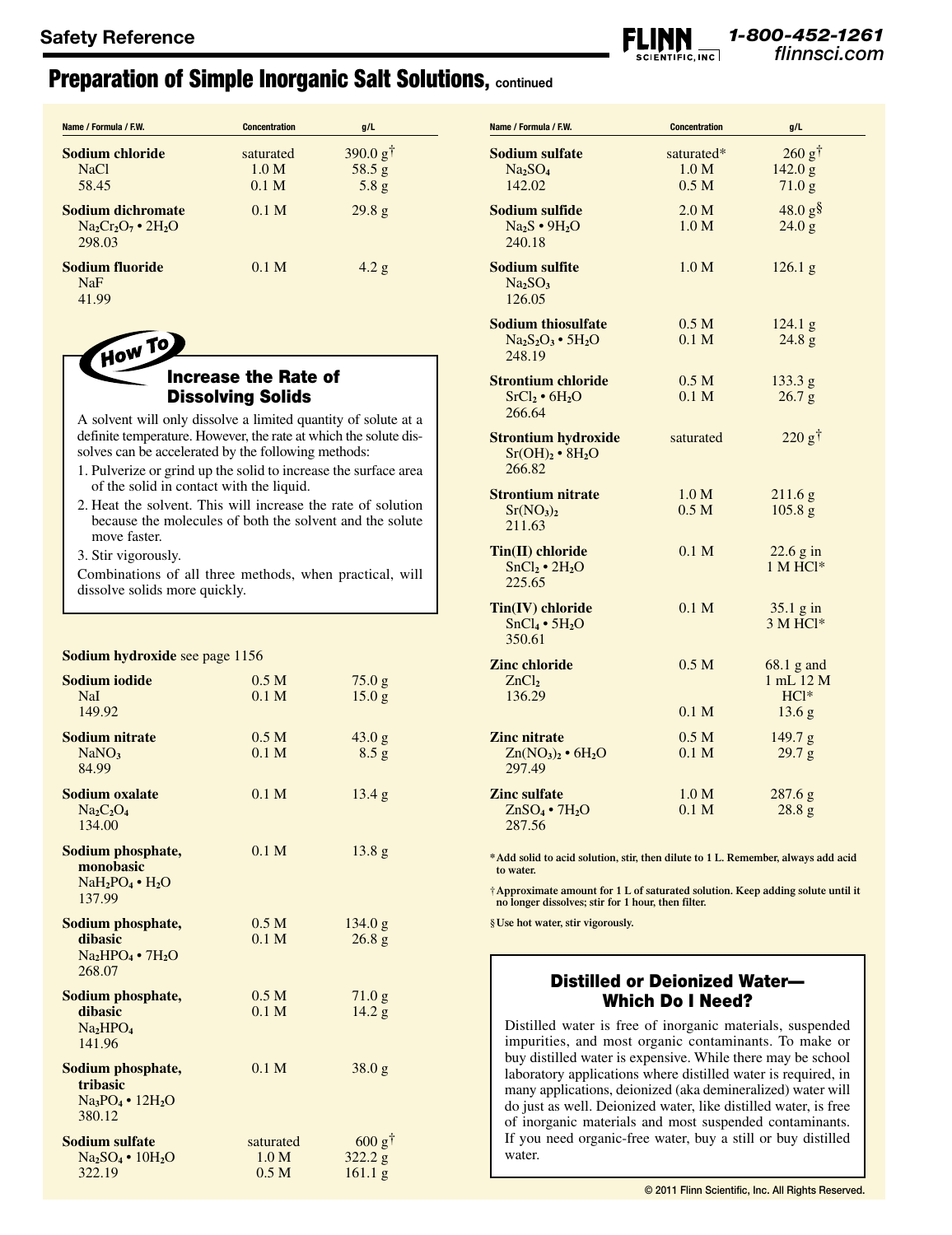## Preparation of Acid Solutions

| Name / Formula / F.W.     | <b>Concentration</b> | Amount/Liter <sup>§</sup>                |
|---------------------------|----------------------|------------------------------------------|
| Acetic Acid*              | 6 M                  | $345$ mL                                 |
| $CH_3CO2H$                | 3 <sub>M</sub>       | 173                                      |
| F.W. 60.05                | 1 <sub>M</sub>       | 58                                       |
| 99.7%, 17.4 M             | 0.5 <sub>M</sub>     | 29                                       |
| sp. gr. 1.05              | 0.1 <sub>M</sub>     | 5.8                                      |
| <b>Hydrochloric Acid*</b> | 6 M                  | 500 mL                                   |
| HC1                       | 3 <sub>M</sub>       | 250                                      |
| F.W. 36.4                 | 1 <sub>M</sub>       | 83                                       |
| 37.2%, 12.1 M             | 0.5 <sub>M</sub>     | 41                                       |
| sp. gr. 1.19              | 0.1 <sub>M</sub>     | 8.3                                      |
| Nitric Acid*              | 6 M                  | 380 mL                                   |
| HNO <sub>3</sub>          | 3 <sub>M</sub>       | 190                                      |
| F.W. 63.01                | 1 <sub>M</sub>       | 63                                       |
| $70.0\%, 15.8 M$          | 0.5 <sub>M</sub>     | 32                                       |
| sp. gr. 1.42              | 0.1 <sub>M</sub>     | 6.3                                      |
| <b>Phosphoric Acid*</b>   | 6 M                  | $405$ mL                                 |
| $H_3PO_4$                 | 3 <sub>M</sub>       | 203                                      |
| F.W. 98.00                | 1 <sub>M</sub>       | 68                                       |
| 85.5%, 14.8 M             | 0.5 <sub>M</sub>     | 34                                       |
| sp. gr. 1.70              | 0.1 <sub>M</sub>     | 6.8                                      |
| Sulfuric Acid*            | 9 M                  | $500$ mL <sup><math>\dagger</math></sup> |
| $H_2SO_4$                 | 6 M                  | 333+                                     |
| F.W. 98.08                | 3 <sub>M</sub>       | 167 <sup>†</sup>                         |
| 96.0%, 18.0 M             | 1 <sub>M</sub>       | 56                                       |
| sp. gr. 1.84              | 0.5 <sub>M</sub>     | 28                                       |
|                           | 0.1 <sub>M</sub>     | 5.6                                      |

\***Always add acid to water. The addition of acid to water is an exothermic reaction. Use high temperature (e.g., Pyrex®) glassware.**

† **Extremely exothermic, submerge mixing vessel in an ice bath. See adjacent box.**

§**The amount of solute required to prepare one liter of solution.**

### Preparing Sulfuric Acid Solution?

Always **ADD ACID (AA)** to water! A great amount of heat is liberated when sulfuric acid is added to water. The temperature of the solution will rise rapidly. In fact, the temperature may rise so fast that the solution will boil and possibly spatter a strongly acidic solution. Consider immersing your mixing vessel in a bucket of ice to control the solution temperature. Always add the acid to water *very* slowly while stirring continuously.



# FLINN CHEMICALS make teaching science safer!

Many science teachers spend too much time and energy complying with regulations concerning the use, storage, and handling of laboratory chemicals. Flinn Scientific's unique chemical packaging and labeling meet or exceed these regulations, allowing you more time to do what you do best…teach science! Depend on Flinn Scientific to fulfill all of your chemical needs.



| Concentrated acids are packaged in Flinn Saf-Cubes <sup>®</sup> for safe<br>shipping and storage.                                                         |
|-----------------------------------------------------------------------------------------------------------------------------------------------------------|
| Innovative packaging like the $H_2O_2$ accordion bottle and the<br>E-Z Drop® bottle allow for safe storage and easy dispensing.                           |
| Reactive metals are packaged in PVC-coated glass bottles and<br>Depending to the place of the place of the placed in special metal cans for safe storage. |
| Flinn <i>Chem-Saf®</i> bags, and desiccant packets are standard<br>on many Flinn chemicals.                                                               |
| Specifically designed MSDS for science teachers included with<br>every chemical.                                                                          |
| Chemical orders come with a ChemFax describing an interesting<br>new lab, demonstration, or procedure.                                                    |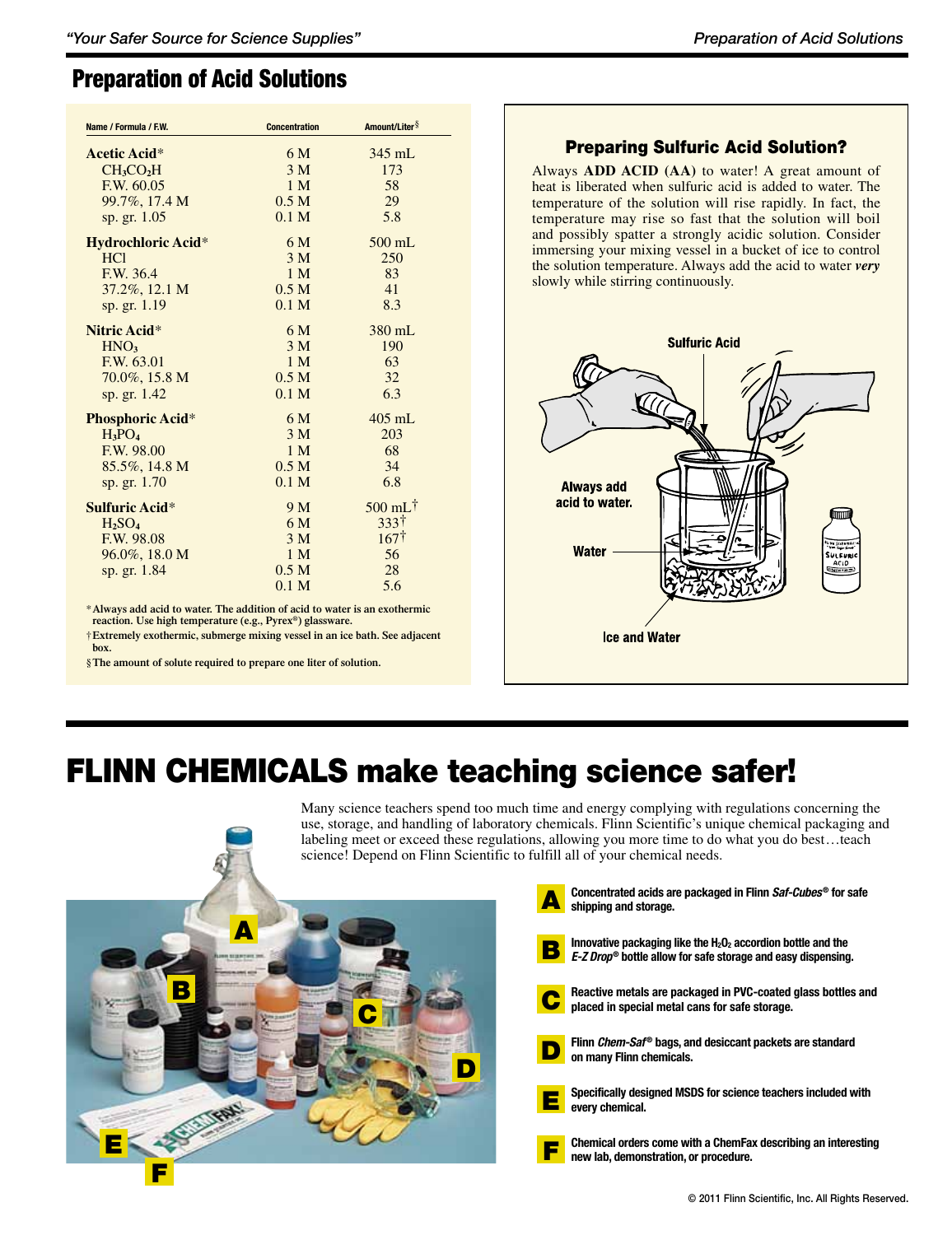# Preparation of Base Solutions

| Name / Formula / F.W.         | <b>Concentration</b> | Amount/LiterS |
|-------------------------------|----------------------|---------------|
| <b>Ammonium Hydroxide*</b>    | 6 M                  | $405$ mL      |
| $NH_4OH$                      | 3 <sub>M</sub>       | 203           |
| F.W. 35.05                    | 1 <sub>M</sub>       | 68            |
|                               | 0.5 <sub>M</sub>     | 34            |
|                               | 0.1 <sub>M</sub>     | 6.8           |
| <b>Potassium Hydroxide</b>    | 6 M                  | 337 g         |
| KOH                           | 3 <sub>M</sub>       | 168           |
| F.W. 56.11                    | 1 M                  | 56            |
|                               | 0.5 <sub>M</sub>     | 28            |
|                               | 0.1 <sub>M</sub>     | 5.6           |
| Sodium Hydroxide <sup>†</sup> | 6 M                  | 240 g         |
| NaOH                          | 3 <sub>M</sub>       | 120           |
| F.W. 40.00                    | 1 <sub>M</sub>       | 40            |
|                               | 0.5 <sub>M</sub>     | 20            |
|                               | 0.1 <sub>M</sub>     | 4.0           |

**\*Use concentrated (14.8 M) ammonium hydroxide.**

† **Exothermic reaction. Use high temperature (borosilicate) glassware.**

**§The amount of solute required to prepare one liter of solution.**

## Preparing Sodium Hydroxide Solution?

*1-800-452-1261*

A great amount of heat is liberated when sodium hydroxide and water are mixed. The temperature of the solution may rise very rapidly. In fact, the temperature may rise so fast that the solution may boil and possibly spatter a hot, caustic solution. Immerse the flask or beaker in an ice–water bath to control the solution temperature. In addition, pay special attention to the condition of the beaker or flask, you use to prepare these solutions. If you use a glass vessel it must be borosilicate glass and it must be free of any scratches, chips or breaks. Inspect the vessel carefully before use. Add ingredients slowly with continuous stirring.



# Safe Storage of Acids

### Flinn/SciMatCo Wooden Acid Cabinets are Ideal for School Storerooms

Corrosive chemicals, such as strong acids and bases, must be isolated from other chemicals to prevent accidental contact and hazardous reaction conditions. The best way to isolate your corrosive chemicals is to store them in an approved corrosive storage cabinet like the Flinn wooden acid cabinet. Locked storage cabinets also provide security against theft and vandalism.

Flinn wood acid cabinets are designed specifically for high school chemical storerooms. Made from nine-ply, high-density plywood, Flinn acid cabinets are guaranteed never to rust or corrode.

Flinn acid cabinets will provide long life and safe, secure storage for all your corrosives. See pages 1062–1066 for more information.

# Flinn Acid Cabinets

- Wooden acid cabinets are safer and more durable than metal cabinets.
- • Acid attacks ALL metal cabinets.
- No metal is used anywhere in the interior construction of Flinn/SciMatCo acid cabinets.



**spillage and provide secondary containment.**

| <b>Catalog No.</b> | <b>Description</b>                                                                                                                     | Price/Each |
|--------------------|----------------------------------------------------------------------------------------------------------------------------------------|------------|
| <b>SE8041</b>      | Flinn Acid Cabinet; Wood; interior<br>PARTIALLY lined with polypropylene<br>(floor, shelf and top tray)                                | \$696.75*  |
| <b>SE8051</b>      | Flinn Acid Cabinet; Wood; interior<br><b>COMPLETELY lined with polypropylene</b><br>(floor, interior walls, interior top and top tray) | $930.00*$  |

\* *Cabinet must be shipped by motor truck freight.*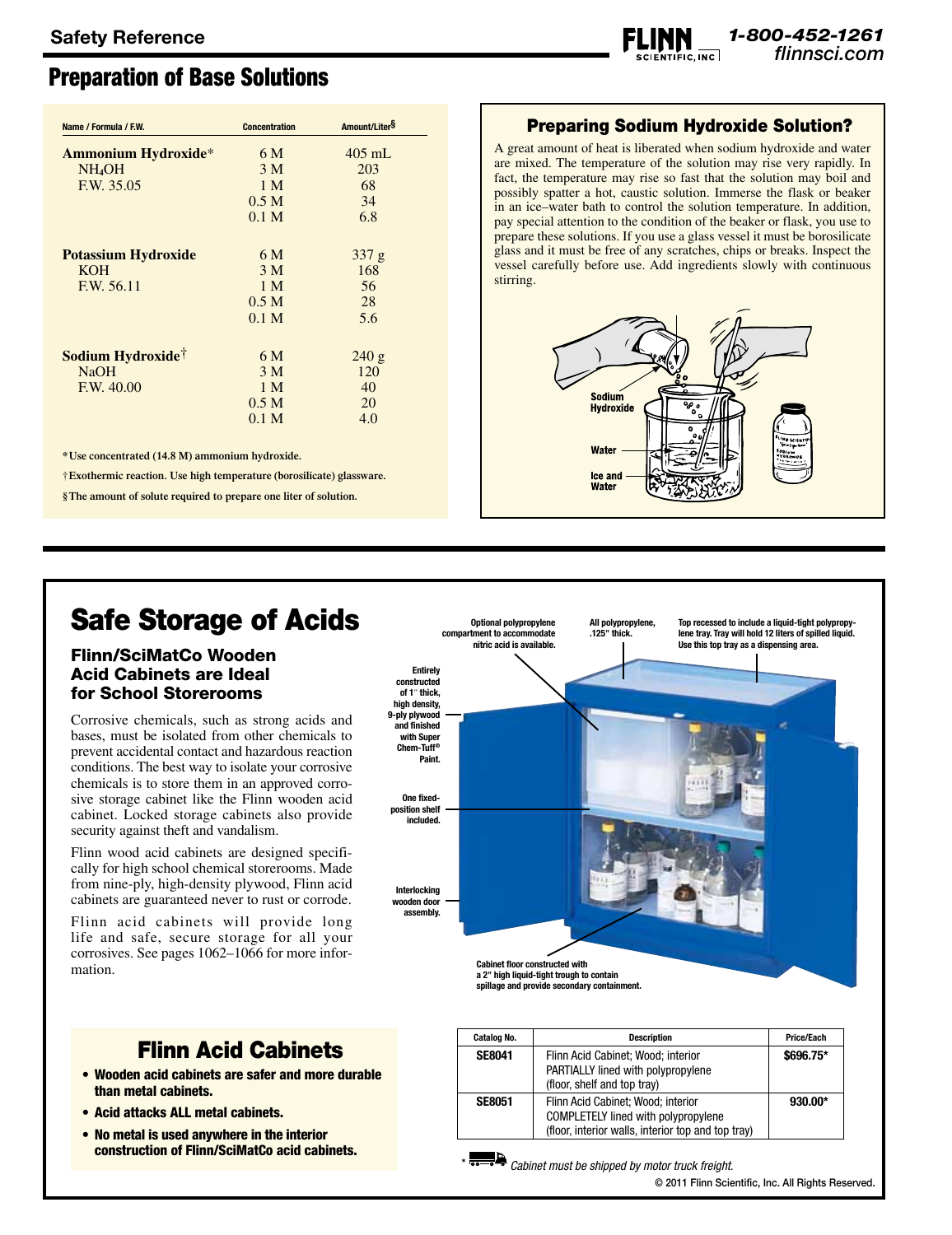### **Aceto-Carmine (Schneider)**

Place 0.5 g of carmine and 55 mL of DI water in a 200-mL flask, bring to a boil, and add 45 mL of glacial acetic acid. Plug flask with cotton wool, boil again, cool and filter. (stain and fixative, good for protozoa and nuclei)

### **Aceto-Orcein Staining Solution**

Heat 31.5 mL of glacial acetic acid and 13.5 mL of DI water almost to boiling. When acid is hot, add 2 g of synthetic orcein and allow to cool. Dilute by adding 55 mL of DI water; stir and filter. (connective tissue stain)

### **Adrenaline Hydrochloride**

Dissolve 0.1 g of adrenaline hydrochloride in 100 mL of Ringer's solution.

### **Adipoyl Chloride/Hexane Solution**

Dissolve 4.6 g of adipoyl chloride in approximately 50 mL of hexane, stir, then dilute to 100 mL with hexane. (nylon demonstration)

### **Agar (Non-nutrient)**

Suspend 15 g of agar in 1 L of DI water. Heat to a boil and stir until completely dissolved. Let cool to 50–55 °C and then dispense into desired containers. Agar will firm as it cools. Must add a nutrient if using for culture growth.

### **Agarose Gel**

*Safety Tip*

The standard concentration of agarose in the gel is 0.8%—a concentration that offers a compromise between band resolution and running time. The following directions are for 100-mL of an 0.8% agarose solution. Stir 0.8 g of agarose into 100 mL of working strength (1X) electrophoresis buffer (TBE or TAE) in a glass Erlenmeyer flask. Stopper with nonabsorbent cotton, or foam plug. Dissolve agarose by heating in a microwave (30–40

seconds, stir, repeat) or on a hot plate. Heat until solution is clear and agarose appears to be fully dissolved. Stir frequently and do not allow solution to boil for more than a few seconds. Prepare the casting tray, place the well comb, and pour the gel(s) when the agarose solution has cooled to approximately 60 °C. Allow the gel to fully solidify on a flat, level surface for 20 to 30 minutes. Gel should be opaque and firm to the touch.

### *See pages 828–829 for a complete listing of culture media.*

### **Alizarin**

0.1% methanol solution: Dissolve 0.1 g of alizarin in 50 mL of methyl alcohol, then dilute to 100 mL with methyl alcohol. (pH indicator)

### **Alizarin Red S**

1% aqueous: Dissolve 1 g of alizarin red S in 50 mL of DI water, then dilute to 100 mL. (pH indicator)

### **Alizarin Yellow R**

0.1% aqueous: Dissolve 0.1 g of alizarin yellow R in 50 mL of DI water, then dilute to 100 mL. (pH indicator)

### **Aluminon**

Dissolve 0.1 g of aurin tricarboxylic acid in 100 mL of DI water. (qualitative reagent for aluminum)

### **Amylase**

0.5% aqueous: Dissolve 0.5 g of amylase in 50 mL of DI water, then dilute to 100 mL. Prepare fresh. (starch digestion)

### **Aniline Blue Alcohol Stain**

1% alcohol: Dissolve 1 g of aniline blue in 100 mL 85% ethyl alcohol. (stain for cellulose)

### **Aniline Blue Aqueous Stain**

0.5% aqueous: Dissolve 0.5 g aniline blue in 50 mL DI water, then dilute to 100 mL. Filter if necessary. (stain for algae and fungi)

### **Aniline Blue Indicator**

0.1% aqueous: Dissolve 0.1 g aniline blue in 50 mL DI water, then dilute to 100 mL. (pH indicator)

### **Baker's Softening Fluid**

Mix 10 mL of glycerol, 54 mL of 95% ethanol and 35 mL DI water. (softening of animal structures)

### **Barfoed's Reagent**

Add 10 mL of glacial acetic acid to 1 L of DI water and stir. Add 66.5 g of cupric acetate monohydrate. Heat and stir until solid is completely dissolved. (test for glucose)

### **Benedict's Qualitative Solution**

Dissolve 173 g of sodium citrate dihydrate and 100 g sodium carbonate anhydrous in 800 mL DI water. Warm and stir to aid dissolution. Filter if necessary. In a separate container, dissolve 17.3 g copper (II) sulfate pentahydrate in 100 mL DI water. Slowly, while stirring constantly, add the copper sulfate solution to the first solution. Let cool and dilute to 1 L with DI water. (test for the presence of simple sugars)

**Note: DI water denotes either distilled or deionized water.**

*RECIPES continued on next page.*

- Do not use chemicals from unlabeled containers.
- Do not place labels on top of one another.
- Label chemicals clearly and permanently.

An unlabeled container will become tomorrow's "Mystery Substance." A grease pencil or label can help eliminate a future problem and a lot of expense.

Become a Label Fanatic!

### You Make It—You Label It!

Minimum label requirements:

**1.** Identity of contents **4.** Date of preparation (if applicable)

- **2.** Concentration **5.** Hazard alert (if applicable)
- **3.** Your name



© 2011 Flinn Scientific, Inc. All Rights Reserved.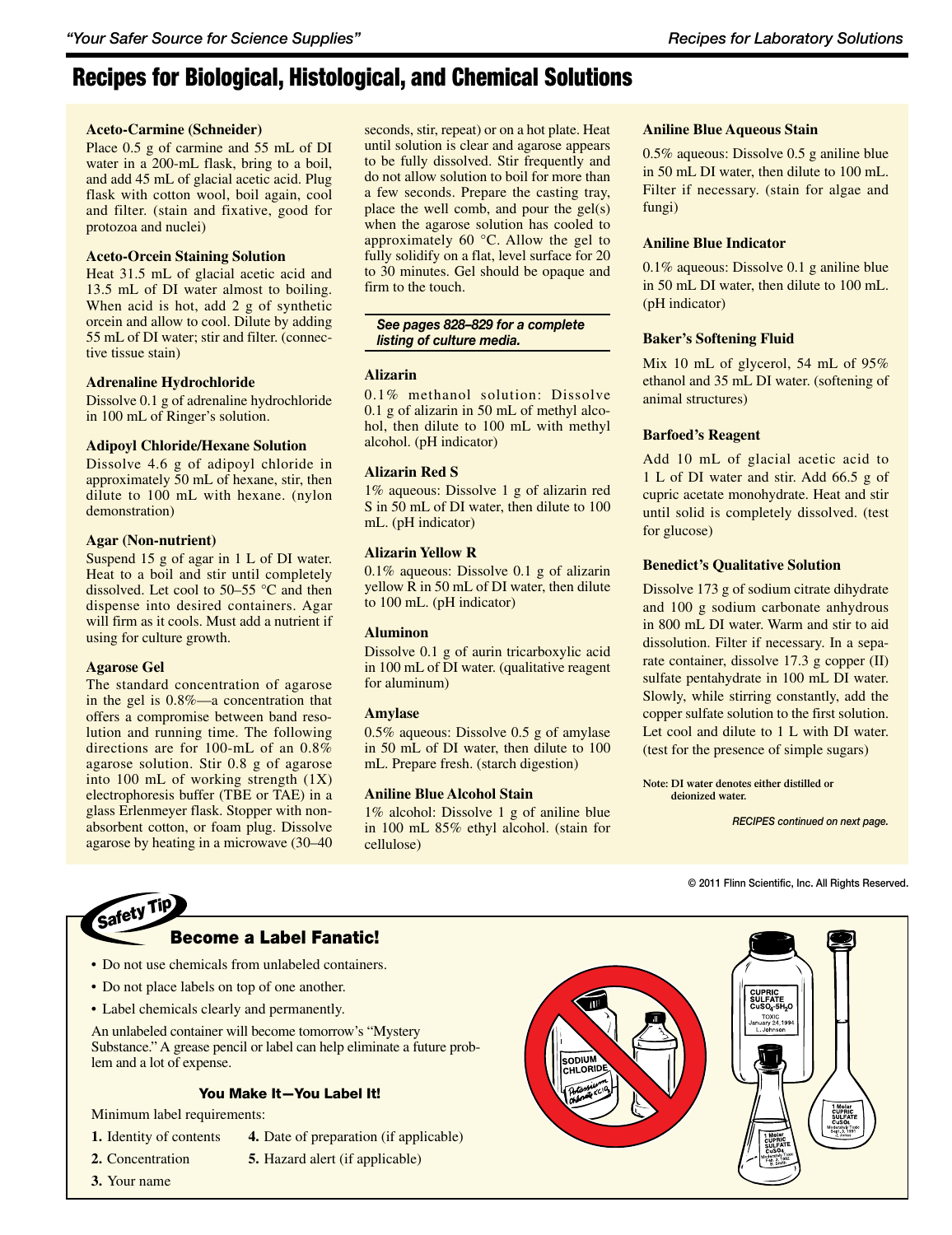### **Benedict's Quantitative Solution**

Dissolve 18.0 g of copper (II) sulfate pentahydrate in 100 mL of DI water and set aside. Dissolve 100.0 g of sodium carbonate anhydrous, 200.0 g of sodium citrate dihydrate, and 125 g of potassium thiocyanate in 800 mL DI water. Heat, if necessary to aid dissolution of the solids. Allow the solution to cool, then transfer to a 1-L volumetric flask. Slowly, while stirring constantly, add the copper sulfate solution to the 1-L flask. Prepare a 0.1 M potassium ferrocyanide solution by dissolving 0.25 g of potassium ferrocyanide trihydrate in 5 mL of DI water. Add to the 1-L volumetric flask, stir, then dilute to 1 L with DI water. Filter if necessary. (25 mL of this solution is reduced by 50 mg of glucose)

### **Bial's Reagent (Sumner)**

Add 4 drops of 10% iron(III) chloride solution to 100 mL of 6 M hydrochloric acid. Add .03 g of orcinol and stir. (test for pentoses and glycuronic acids)

### **Bile Salts**

5% aqueous: Dissolve 5 g of bile salts in 50 mL of DI water, dilute to 100 mL. Mix gently to avoid foam. (digestive studies)

### **Bismark Brown Y**

0.5% aqueous: Dissolve 0.5 g of bismark brown Y in 50 mL of DI water, dilute to 100 mL, stir, and filter if necessary. (stain for protozoa)

### **Biuret Solution**

Dissolve 2.3 g of copper (II) sulfate pentahydrate in 230 mL of DI water. Set aside. Dissolve 308 g sodium hydroxide in 770 mL of DI water (very exothermic; cool

vessel in an ice water bath) and cool to room temperature. Add all the copper sulfate solution to the sodium hydroxide solution. Solution should be blue. (test for proteins)

### **Blood Agar Base Infusion**

Suspend 40 g of blood agar base infusion in 1 L of DI water. Heat to a boil while stirring vigorously. Boil for one minute. Sterilize for 15 min at 121  $\degree$ C (15 lbs. of pressure) in an autoclave or pressure cooker. Cool to 50–55 °C and pour into sterilized culture dishes. (culture medium)

### **Borax**

Add 4 g Borax (sodium borate, Na2B4O<sup>7</sup> • 10H<sub>2</sub>O) to 100 mL of DI water. Stir. (preparation of slime)

### **Borax Carmine**

Dissolve 2 g of borax (aka sodium tetraborate) in 50 mL of DI water, add 1.5 g of carmine and boil for 30 minutes. Let cool, make up to 50 mL with DI water, then add 50 mL of 70% ethyl alcohol. Let stand for a few days, then filter. (good general stain for plant and animal tissue)

### **Borax Methylene Blue**

Heat 100 mL of DI water to 60 °C and stir in 2 g methylene blue and 5 g borax. Allow to cool slowly. Solution improves with age. (connective tissue stain, Negri bodies)

### **Bouin's Fixative**

Mix together 75 mL of saturated aqueous picric acid solution, 25 mL of commercial formalin (10% formaldehyde solution), and 5 mL of glacial acetic acid. (plant and animal tissue fixative)

# How To Prepare Buffer Solutions

Buffer solutions are available from Flinn as premade solutions and ready-to-mix capsules and envelopes. Buffers are typically mixtures of a weak acid and the salt of the acid or a weak base and its salt. This combination is called a conjugate acid-base pair and it will resist changes in pH upon addition of small amounts of acid or base. Recipes for three common buffer solutions are provided.

- **pH 4:** Dissolve 5.10 g of potassium hydrogen phthalate (KHC<sub>8</sub>H<sub>4</sub>O<sub>4</sub>) in 250 mL of DI water, add 0.50 mL of 0.10 M hydrochloric acid, then dilute to 500 mL.
- **pH 7:** Prepare 0.10 M potassium phosphate monobasic  $(KH_2PO_4)$  solution by dissolving 3.40 g in 250 mL DI water. Prepare 0.20 M sodium hydroxide solution by dissolving 0.8 g in 100 mL DI water. Mix 250 mL of the 0.10 M potassium phosphate solution and 73 mL of 0.2 M sodium hydroxide solution, then dilute to 500 mL.
- **pH 10:** Prepare 0.025 M sodium borate solution ( $N_a B_4 O_7 \cdot 10 H_2 O$ ) by dissolving 2.38 g in 250 mL of DI water. Prepare 0.20 M sodium hydroxide solution by dissolving 0.8 g in 100 mL DI water. Mix 250 mL of the 0.025 M sodium borate solution and 27 mL of the 0.2 M sodium hydroxide solution, then dilute to 500 mL.

### **Brilliant Blue R-250**

Dissolve 0.25 g of Coomassie brilliant blue R-250 in 40 mL methyl alcohol. Add 40 mL DI water, then 7 mL concentrated acetic acid. Dilute to 100 mL with DI water. (staining proteins in polyacrylamide and agarose gels for electrophoresis)

*1-800-452-1261*

### **Brilliant Blue G-250**

Dissolve 0.1 g of Coomassie brilliant blue G-250 in 25 mL methyl alcohol. Add 40 mL DI water, then 5 mL acetic acid. Dilute to 100 mL with DI water. (staining proteins in polyacrylamide and agarose gels for electrophoresis)

### **Brilliant Cresyl Blue**

Dissolve 0.85 g sodium chloride in 75 mL of DI water. Add 1 g brilliant cresyl blue and stir to dissolve. Dilute to 100 mL with DI water. (vital stain, general stain for protozoa and plant cells)

### **Brilliant Green**

1% aqueous: Dissolve 1 g of brilliant green in 50 mL of DI water, dilute to 100 mL, stir, and filter if necessary. (stain for plant cytoplasm, and pH indicator)

### **Bristol's Solution**

Dissolve 1 g of potassium dihydrogen phosphate, 1 g sodium nitrate, 0.3 g of magnesium sulfate, 0.1 g calcium chloride, 0.1 g sodium chloride and a trace of ferric chloride in 1 L of DI water. (culture of algae)

### *See page 84 for a complete listing of indicators and pH ranges.*

### **Bromcresol Green**

0.1% alcoholic: Dissolve 0.1 g of bromcresol green in 75 mL of ethyl alcohol, then dilute to 100 mL. (pH indicator)

### **Bromcresol Green**

0.04% aqueous: Dissolve 0.04 g of bromcresol green in 50 mL of DI water, then dilute to 100 mL. (pH indicator)

### **Bromcresol Purple**

0.04% aqueous: Dissolve 0.04 g of bromcresol purple in 50 mL of DI water, then dilute to 100 mL. (pH indicator)

**Note: DI water denotes either distilled or deionized water.**

> *RECIPES continued on next page.* © 2011 Flinn Scientific, Inc. All Rights Reserved.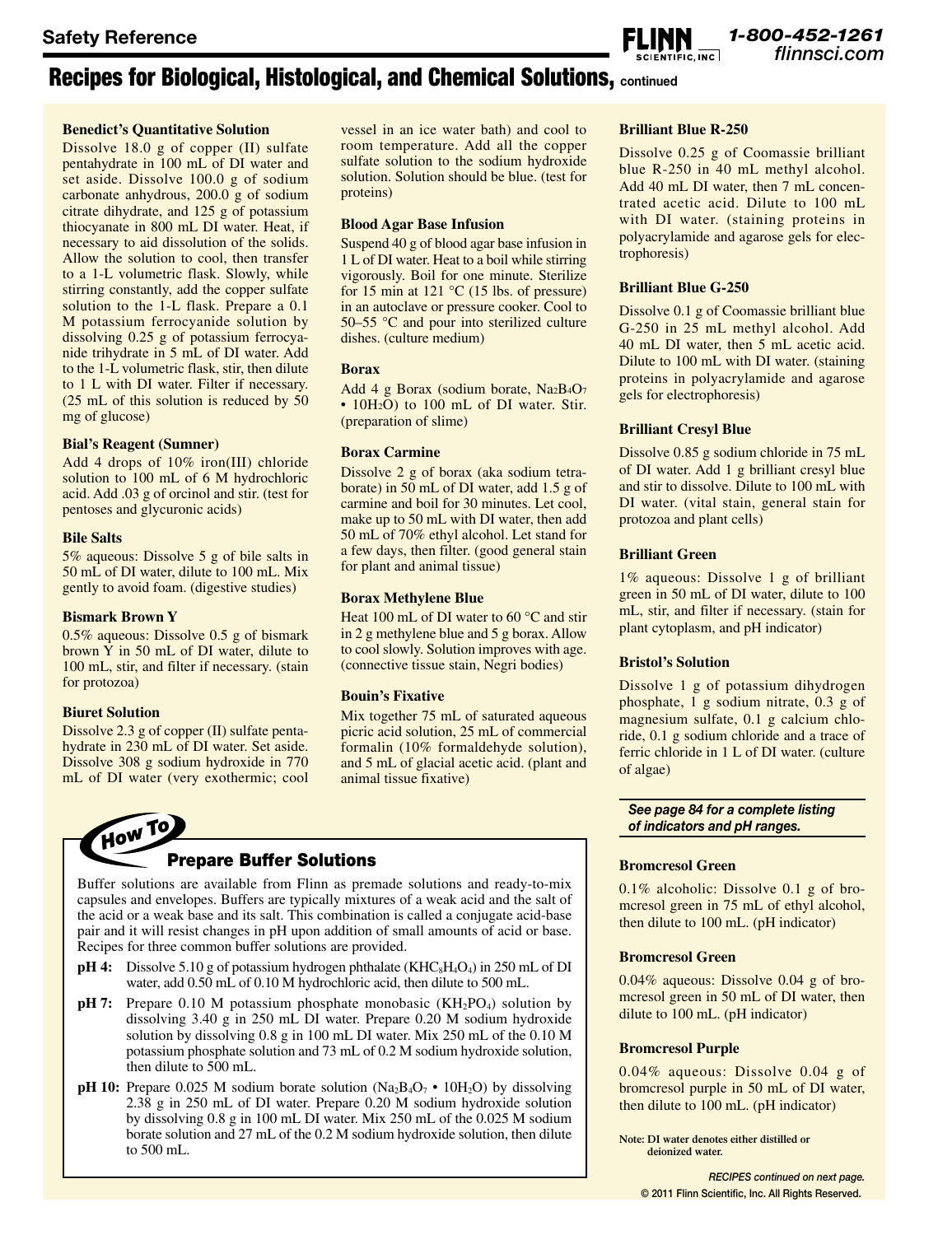### **Bromine Water**

Add 1 mL of bromine to 200 mL of DI water and stir. Keep in a tightly sealed bottle. The shelf life is poor due to evaporation of bromine. (polar/nonpolar solubility studies)

### **Bromphenol Blue**

0.04% aqueous: Dissolve 0.04 g of bromphenol blue in 50 mL of DI water, then dilute to 100 mL. (pH indicator)

### **Bromthymol Blue**

0.04% aqueous: Dissolve 0.04 g of bromthymol blue in 50 mL of DI water, then dilute to 100 mL. (pH indicator)

### **Carbol Fuchsin (Ziehl-Nielson)**

Dissolve 1 g of basic fuchsin in 10 mL of 100% ethyl alcohol (absolute); set aside. Dissolve 5 g of phenol in 100 mL of DI water. Add the two solutions together and stir. (bacterial stain, bacterial spores, and various cytoplasmic inclusions)

### **Carnoy's Fluid**

Mix together 10 mL glacial acetic acid, 30 mL of chloroform, and 60 mL of 100% ethyl alcohol. (fixative for tissue used in chromosome studies)

### **Chlorophenol Red**

0.04% aqueous: Add 23.5 mL of 0.01 M sodium hydroxide to 226.5 mL of DI water. Dissolve 0.1 g of chlorophenol red in this solution. (pH indicator)

### **Clayton Yellow**

1% aqueous: Dissolve 1 g of Clayton yellow in 50 mL of DI water, then dilute to 100 mL. (pH indicator and fluorescent dye for microscopy)

### **Congo Red Indicator**

0.1% aqueous: Dissolve 0.1 g of Congo red in 50 mL of DI water, then dilute to 100 mL. (pH indicator)

### **Congo Red Stain**

1% aqueous: Dissolve 1 g of Congo red in 100 mL of DI to which a few drops of ammonium hydroxide solution have been added. (plant tissue stain)

### **m-Cresol Purple**

Add 26.2 mL of 0.01 M sodium hydroxide to 200 mL of DI water. Dissolve 0.1 g of m-cresol purple in this solution, dilute to 250 mL. Can omit NaOH if using Na salt. (pH indicator)

### **Cresol Red**

Add 26.2 mL of 0.01 M sodium hydroxide to 200 mL of DI water. Dissolve 0.1 g of cresol red in this solution, dilute to 250 mL. Can omit NaOH if using Na salt. (pH indicator)

### **Crystal Violet Indicator**

0.02% aqueous: Dissolve 0.02 g of crystal violet in 80 mL of DI water, then dilute to 100 mL. (pH indicator)

### **Crystal Violet Stain (Gram)**

Dissolve 2 g of crystal violet in 20 mL of 95% ethyl alcohol. Dissolve 0.8 g of ammonium oxalate monohydrate in 80 mL of DI water and then mix with the crystal violet solution. Filter if necessary. (used in Gram staining procedure for bacteria)

### **Destaining Solution**

Add 70 mL glacial acetic acid to 400 mL methanol. Dilute to 1 L with DI water. (removes stains from polyacrylamide gels)

### **Dichloroindophenol**

Dissolve 0.025 g of 2,6-dichloroindophenol, sodium salt in 80 mL DI water, then dilute to 100 mL. Prepare fresh. (indicator for Vitamin C)

### **Diphenylamine Reagent**

Mix 1 g of diphenylamine in 100 mL glacial acetic acid and 2.75 mL of conc. sulfuric acid. Store in an amber bottle at 2 °C. Warm to room temperature before using. (DNA/RNA extractions)

### **EMB Agar**

Suspend 36 g of EMB agar in 1 L of DI water and heat to boiling to dissolve the solid. Sterilize for 15 min at 121 °C (15 lbs. of pressure) in an autoclave or pressure cooker. Cool to 50–55 °C and swirl to disperse the precipitate just prior to pouring into sterilized culture dishes. (culture medium)

**Note: DI water denotes either distilled or deionized water.**

### **Eosin Y Indicator**

1% alcoholic: Dissolve 1 g eosin Y in 80 mL 95% ethyl alcohol, then dilute to 100 mL. Stir and filter if necessary. (fluorescent pH indicator)

### **Eosin Y Stain**

0.5% aqueous: Dissolve 0.5 g of eosinY in approximately 80 mL DI water, then dilute to 100 mL. Stir and filter if necessary. Add a few drops of chloroform as preservative. (good cytoplasmic stain)

### *See page 84 for a complete listing of indicators and pH ranges.*

### **Eriochrome Black T Indicator**

1% alcoholic: Dissolve 1 g of eriochrome black T in 80 mL of 95% ethyl alcohol, dilute to 100 mL with 95% ethyl alcohol. (indicator for EDTA titrations)

### **Erythrosin B Indicator**

1% alcoholic: Dissolve 1 g of erythrosin B in 80 mL of 95% ethyl alcohol, dilute to 100 mL with 95% ethyl alcohol. (indicator for EDTA titrations)

### **Erythrosin B Stain**

1% aqueous: Dissolve 0.1 g of erythrosin B in 100 mL of DI water. Stir and filter if necessary. Add chloroform as a preservative. (biological stain)

### **Fast Green**

Dissolve 2 g of fast green in 100 mL of DI water containing 2 mL of glacial acetic acid. (tissue cell staining)

*RECIPES continued on next page.*



### Equipment

- Electronic Balance
- Magnetic Stirrers
- • Volumetric Flasks
- Graduated Cylinders
- Water Purification System
- Bottles
- Labels

### Safety Essentials

- Eyewash/Body Drench
- • Spill Control and Clean-up Materials
- Fire Extinguisher
- Chemical-resistant Gloves and Aprons
- Chemical Splash Goggles
- Telephone Available for Emergency Use
- • Chemical First Aid Kit
- Good Ventilation

*See page 1172 for a model storage/prep room diagram.*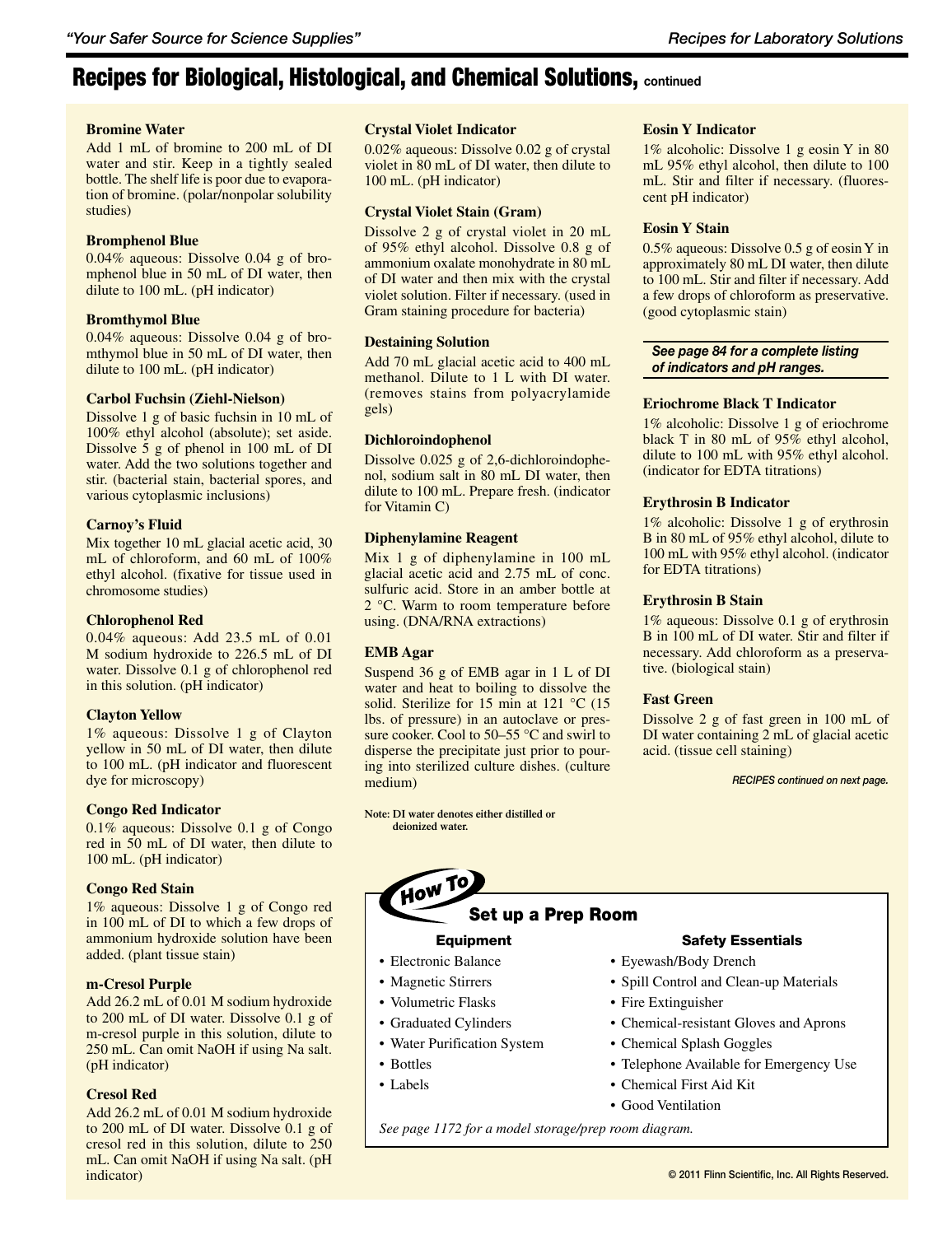### **Fehlings Solution A**

Dissolve 34.6 g of copper(II) sulfate pentahydrate in 500 mL DI water. Combine solution A and B (1:1) just before use. (test for reducing sugars and aldehydes)

### **Fehlings Solution B**

Dissolve 125 g of potassium hydroxide and 173 g of potassium sodium tartrate tetrahydrate in 500 mL of DI water. Combine solution A and B (1:1) just before use. (test for reducing sugars and aldehydes)

### **Ferroin Solution**

Dissolve 0.23 g of iron(II) sulfate heptahydrate in 100 mL of DI water. Add 0.46‑g of 1,10-phenanthroline monohydrate and stir until dissolved. (redox indicator)

### **Fluorescein**

0.1% alcoholic: Dissolve 0.1 g of fluorescein in 80 mL of 95% ethyl alcohol, then dilute to 100 mL. (fluorescent pH indicator)

### **Formalin-Aceto-Alcohol (FAA)**

Mix together 50 mL of 95% ethyl alcohol, 2 mL of glacial acetic acid, 10 mL of 40% formaldehyde and 40 mL of DI water. (preservative for algae, also a fixative)

### **Fuchsin, Acid, Indicator**

1% aqueous: Dissolve 1 g of acid fuchsin in 80 mL of DI water, then dilute up to 100 mL. (pH indicator)

### **Fuchsin, Acid, Stain**

1% aqueous: Dissolve 1 g of acid

### Preparing an Iodine Solution?

Iodine crystals are not directly soluble in water, which is why most water-based iodine solutions call for potassium iodide as an ingredient. Iodine is soluble in potassium iodide solutions.

As a general rule, start with approximately one-fourth of the final volume of water and add the required amount of potassium iodide. Once the potassium iodide has dissolved, add the iodine crystals. Stir until completely dissolved and bring the solution up to its final volume.

Generally, the more concentrated the potassium iodide solution, the more readily the iodine crystals will dissolve. Iodine solutions should be prepared in a fume hood.

fuchsin in 100 mL of DI water and 1 mL of glacial acetic acid. Filter if necessary. (staining marine algae and small crustaceans)

### **Fuchsin, Basic**

1% aqueous: Dissolve 1 g of basic fuchsin in 80 mL of DI water, then dilute to 100 mL. Filter if necessary. (pH indicator and biological stain)

### **Fuchsin, New**

1% aqueous: Dissolve 1 g of new fuchsin in 80 mL of DI water, then dilute to 100 mL. Filter if necessary. (biological stain)

### **Gastric Juice**

Dissolve 5 g pepsin, 8.75 g conc. hydrochloric acid, and 2.5 g of lactic acid in 500 mL of DI water. Dilute to 1 L and stir gently to avoid foaming. (digestive studies)

### **Gibberellic Acid**

Dissolve 100 mg of gibberellic acid in 5.0 mL of ethyl alcohol. Dilute to 1 L with DI water. (plant growth hormone)

### **Guar Gum**

Dissolve 0.5 to 1.0 g of guar gum in 100 mL DI water. Make fresh. (preparation of "slime")

### **Hayem's Solution**

Dissolve 0.25 g of mercury (II) chloride, 2.5 g of sodium sulfate, and 0.5 g of sodium chloride in 100 mL of DI water. (diluting solution for red cell counts)

### **Hematoxylin, Delafield's**

Dissolve 4 g of hematoxylin in 25 mL of 100% ethyl alcohol. Add 400 mL of saturated aqueous aluminum ammonium sulfate solution. Expose to light for a few days in a cotton stoppered bottle, then filter. Add 100 mL of methyl alcohol and 100 mL of glycerin. The stain must be ripened at room temperature for 2 months before use. Store in a well stoppered flask. (good general stain for non-woody plant tissue and animal tissue)

#### **Hexamethylenediamine/Sodium Hydroxide**

Dissolve 60 g of 1,6-hexamethylenediamine in 500 mL of DI water; add 20 g of sodium hydroxide; stir to dissolve; dilute to 1 L. (nylon demonstration)

### **Indigo Carmine**

Dissolve 0.25 g of indigo carmine in 80 mL of 50% ethyl alcohol solution. Stir, dilute to 100 mL with 50% ethyl alcohol solution. Prepare fresh; shelf life is poor. (pH indicator)

### **Iodine, Tincture of**

Dissolve 50 g of potassium iodide in 50 mL of DI water; add 70 g iodine; stir to dissolve then dilute to 1 L with 95% ethyl alcohol. Store in a dark bottle.

#### **Iodine–Potassium Iodide**

Dissolve 15 g of potassium iodide in 125 mL of DI water; add 3 g of iodine; stir to dissolve, then dilute to 1 L. Store in a dark bottle. (starch test)

### *Always store iodine solutions in PVC-coated amber, glass bottles.*

### **Iodine Solution (0.05 M)**

Dissolve 20 g of potassium iodide in 400 mL of DI water; add 13 g of iodine; stir to dissolve, then dilute to 1 L. Store in a dark bottle.

### **Iodine Solution, Gram's**

Dissolve 6.7 g of potassium iodide in 100 mL of DI water; add 3.3 g of iodine; stir to dissolve, then dilute to 1 L. Store in a dark bottle. (used in Gram staining procedure for bacteria)

### **Iodine Solution, Lugol's**

Dissolve 20 g of potassium iodide in 200 mL of DI water; add 10 g of iodine; stir to dissolve then dilute to 1 L. Store in a dark bottle. (general biological stain and vital stain stock solution, dilute 5:1 before use.)

### **Knop's Solution**

Add 1 g of potassium nitrate, 1 g of magnesium sulfate heptahydrate, 1 g of potassium phosphate dibasic, and 3 g of calcium nitrate tetrahydrate to 500 mL distilled water; stir then dilute to 1 L with distilled water. Shake solution before use to redissolve the calcium nitrate. Add 10 g of agar and 10 g of glucose to 500 mL of this solution for culturing algae. Only use distilled water when making this solution. (culturing algae)

### **Limewater**

Add 25 g of calcium hydroxide to 1 liter of DI water; shake; allow the solid to settle before use. Keep container tightly closed. (detecting carbon dioxide gas)

### **Litmus**

0.5% aqueous: dissolve 0.5 g of litmus in 80 mL of boiling DI water. Allow solution to cool to room temperature, dilute to 100 mL. Stir, filter if necessary. (pH indicator)

**Note: DI water denotes either distilled or deionized water.**

*RECIPES continued on next page.*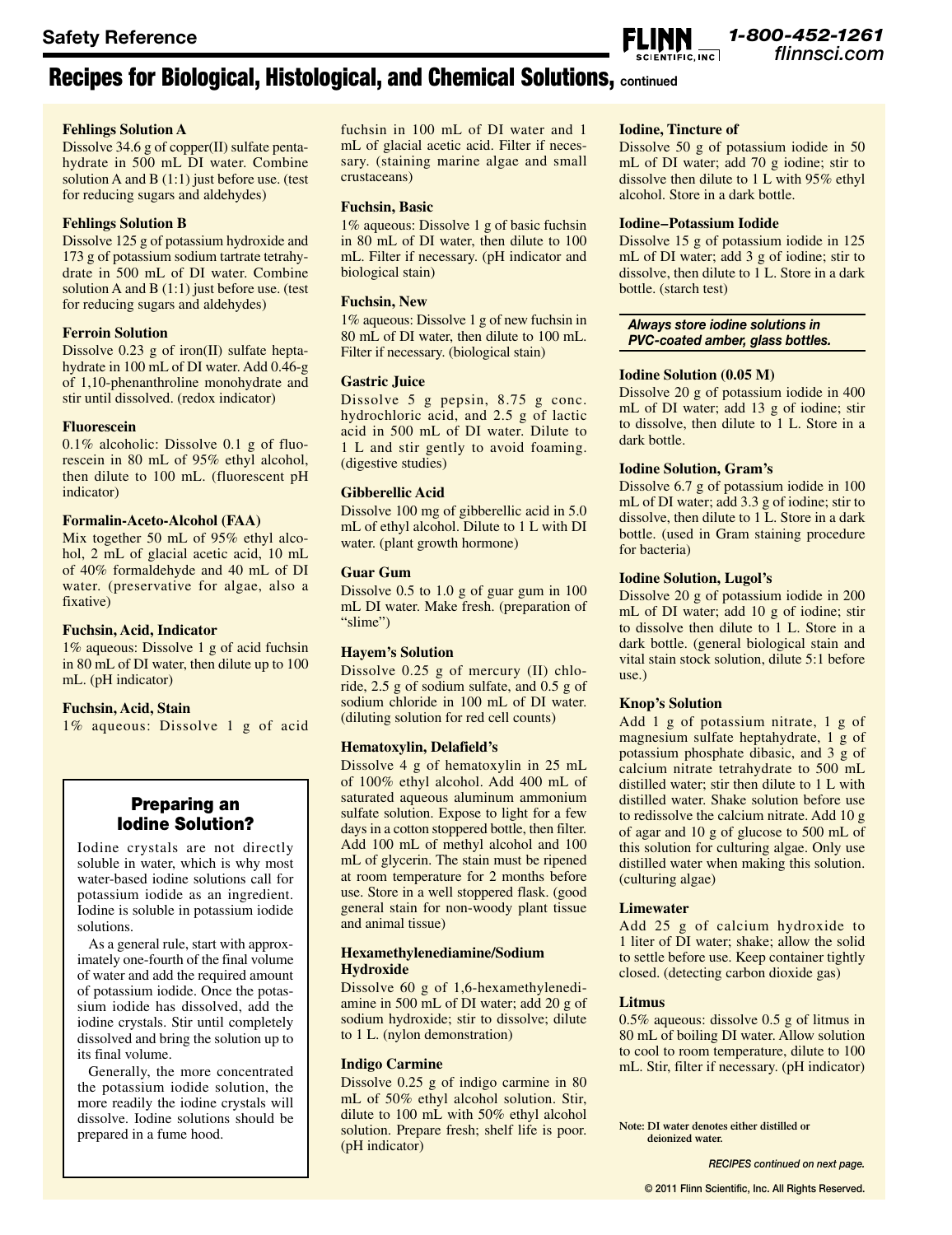### **Malachite Green**

1% aqueous: Dissolve 1 g of malachite green oxalate in 50 mL of DI water; stir gently to prevent foaming; dilute to 100 mL. Filter if necessary. (pH indicator, stain for plant cytoplasm)

### **Methyl Cellulose**

3% aqueous: Heat 100 mL of DI water to 85 °C (not boiling), shake 3.0 g of methyl cellulose powder into hot water, and stir rapidly while cooling the solution to 5 °C in an ice water bath. Solution is stable at room temperature but store in tightly closed containers. (slowing down protozoa for microscopy)

### **Methylene Blue**

1% aqueous: Dissolve 1 g of methylene blue in 75 mL of DI water, then dilute to 100 mL. (pH indicator and stain)

### **Methylene Blue, Loeffler's**

Dissolve 0.3 g of methylene blue in 30 mL of 95% ethyl alcohol; add 0.01 g of potassium hydroxide and 100 mL of DI water; stir, and filter. (bacterial stain)

### **Methyl Green**

1% alcoholic: Dissolve 1 g of methyl green in 75 mL of 95% ethyl alcohol, then dilute to 100 mL with 95% ethyl alcohol. Stir, filter if necessary. Use 70% ethyl alcohol if stain is for plant tissue. (stain for plant tissue and supravital stain for small organisms)

### **Methyl Orange**

0.1% aqueous: Dissolve 0.1 g of methyl orange in 75 mL of DI water, then dilute to 100 mL. (pH indicator)

### **Methyl Red**

0.1% alcoholic: Dissolve 0.1 g of methyl red in 75 mL 95% ethyl alcohol, then dilute to 100 mL. (pH indicator)

### **Methyl Red**

0.04% aqueous: Dissolve 0.1 g of methyl red in 11.8 mL of 0.02 M sodium hydroxide solution; dilute to 250 mL with DI water. If using Na salt, omit NaOH. (pH indicator)

### **Methyl Violet 2B, Indicator**

0.04% aqueous: Dissolve 0.1 g of methyl violet 2B in 200 mL of DI water, then dilute to 250 mL. (pH indicator)

### **Methyl Violet 2B, Stain**

Dissolve 0.05 g of methyl violet 2B in 100 mL of 0.7% sodium chloride solution and 1 mL of 1 M acetic acid; stir, and filter if necessary. Use 0.9% sodium chloride solution if staining human blood cells. (staining amphibian and human blood cells)

### **Methyl Violet 6B, Indicator**

1% aqueous: Dissolve 1 g of methyl violet 6B in 75 mL of DI water, then dilute to 100 mL. Stir and filter if necessary. (biological stain)

### **Millon Reagent**

Dissolve 1 part by weight mercury in 2 parts concentrated nitric acid; when mercury has dissolved, add to 2 parts water; stir. Note: always add acid to water. (test for proteins)

### **Molisch Reagent**

Dissolve 5 g 1-naphthol in 100 mL of 95% ethyl alcohol. (test for aldehydes, sugars, and carbohydrates)

### **Neutral Red**

Dissolve 0.1 g of neutral red in 60 mL of 95% ethyl alcohol, then dilute to 100 mL with DI water. Stir and filter if necessary. (pH indicator and vital stain stock solution)

### **Nigrosin**

Saturated: Dissolve 3 g of nigrosin (water soluble) in 100 mL of DI water. Stir and filter if necessary. (biological stain for protozoa)

### **Ninhydrin**

Add 2.5 g of ninhydrin to 50 mL of n-butyl alcohol in a 600-mL beaker. Gently heat and stir the solution using a magnetic stirrer/hot plate in a fume hood until all the solid is dissolved. Dilute to 500 mL with n-butyl alcohol. Use extreme caution when heating n-butyl alcohol, extreme fire risk. (test for proteins)

### **m-Nitrophenol**

0.3% aqueous: dissolve 0.3 g of m-nitrophenol in 75 mL DI water, then dilute to 100 mL. (pH indicator)

### **p-Nitrophenol**

0.1% aqueous: dissolve 0.1 g of p-nitrophenol in 75 mL DI water, then dilute to 100 mL. (pH indicator)

### **4-(p-Nitrophenylazo) Resorcinol**

Dissolve 0.01 g of 4–(p-nitrophenylazo) resorcinol in 100 mL of 1 M sodium hydroxide solution, stir. (indicator solution for magnesium and molybdenum)

### **Nutrient Agar**

Mix together 23 g of nutrient agar with 1 L of DI water. Sterilize for 15 minutes at 121 °C (15 lbs of pressure) in an autoclave or pressure cooker. Nutrient agar should be sterilized if it is being used as culture media. Cool to 50–55 °C and pour into sterilized culture dishes. (culture medium)

### **Orange G**

1% aqueous: Dissolve 1 g of orange G in 75 mL of DI water, then dilute to 100 mL. Stir and filter if necessary. (staining plant sections)

### **Orange IV**

0.1% aqueous: Dissolve 0.1 g of orange IV in 75 mL of DI water, then dilute to 100 mL. Stir and filter if necessary. (pH indicator and biological stain)

### **Orcein**

Mix together 1 g of orcein, 1 mL of conc. hydrochloric acid, and 100 mL of 100% ethyl alcohol. Shake to dissolve, let sit over night, and filter. (stain for elastic fibers)

### **Pancreatin**

Dissolve 5.0 g of pancreatin in 500 mL of DI water, then dilute to 1 L. Add 0.5 M sodium bicarbonate solution dropwise until solution is neutral. (digestive studies)

**Note: DI water denotes either distilled or deionized water.**

*RECIPES continued on next page.*



Generally offered as a 2–3% solution in water, its high viscosity physically inhibits the organism. In use, the resulting dilution will depend on the amount of water present on the slide when the slowing agent is added. Some experimentation may be required to find the optimal dilution for a particular organism. One technique involves dropping the methyl cellulose onto a clean slide in the form of a ring. A drop of the culture being studied is then placed into the center of the ring and a cover glass applied. As an alternative, see the listing for polyvinyl alcohol solution.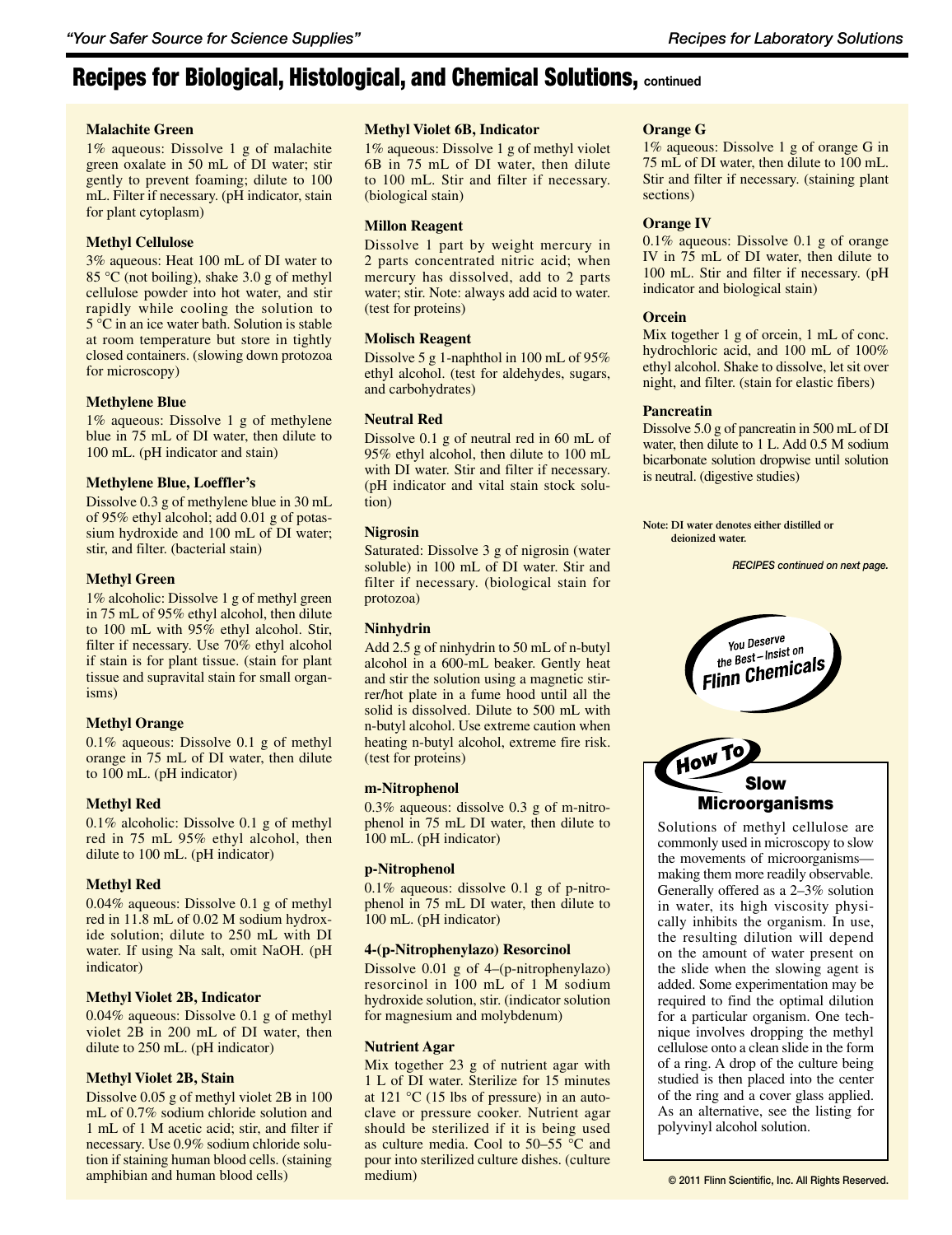### **Phenantholine**

See Ferroin Solution, page 1160.

### **Phenolphthalein**

1% alcoholic: Dissolve 1 g of phenolphthalein in 50 mL of 95% ethyl alcohol, then dilute to 100 mL with 95% ethyl alcohol. For a 0.5% solution, only use 0.5 g of phenolphthalein. (pH indicator)

### **Phenol Red**

0.02% alcoholic: Dissolve 0.1 g of phenol red in 400 mL of 95% ethyl alcohol, then dilute to 500 mL with 95% ethyl alcohol. (pH indicator)

### **Phenol Red, Sodium Salt**

0.02% aqueous: Dissolve 0.1 g of phenol red, sodium salt in 400 mL of DI water, then dilute to 500 mL. (pH indicator)

### **Phloroglucinol**

Mix 0.5 g phloroglucinol and 50 mL of DI water. Add 50 mL of conc. hydrochloric acid and stir. Use within 5–7 days. Always add acid to water. (test for pentose or galactose)

### **Polyvinyl Alcohol**

4% aqueous: Add 40 g of polyvinyl alcohol to 1 L of hot tap water. Microwave on high for about 2 minutes; stir, and heat for additional 1–2 minute increments until dissolved. Allow solution to cool before use. (preparation of "slime")

### **Potato Dextrose Agar**

Suspend 39 g of potato dextrose agar in 1 L of DI water. Heat to a boil while stirring constantly. Boil for 1 minute. Sterilize for 15 minutes at 121 °C (15 lbs of pressure) in an autoclave or pressure cooker. Cool to 50–55 °C and pour into sterilized culture dishes. If using for plate counts of yeasts and molds, adjust the pH to 3.5 with sterile 10% tartaric acid. (culture medium for plate counts of yeasts and molds)

**Note: DI water denotes either distilled or deionized water.**

### Laboratory Solutions for the Science Classroom

### *The Teacher's Handbook to Solution Preparation*

Need a more complete guide on solution preparation? *Laboratory Solutions for the Science Classroom* has been the science teacher's #1 handbook for years. Includes explanations of basic concepts and vocabulary terms, detailed recipes of over 300

commonly used solutions, and practical solution-making techniques.

### **Pyrogallol**

Dissolve 80 g of potassium hydroxide in 65 mL of DI water, add 5 g of pyrogallol, stir, then dilute to 100 mL. Poor shelf life, make fresh. (determining oxygen content)

### **Resazurin**

1% aqueous: Dissolve 1 g of resazurin in 50 mL DI water, then dilute to 100 mL. Stir and filter if necessary. (biological stain and pH indicator)

### **Richard's Solution**

Dissolve 6.6 g of potassium nitrate, 3.3 g of potassium dihydrogen phosphate, 33.3 g sucrose, and 1.7 g of magnesium sulfate in 1 L of DI water. (culture of molds)

### **Rhodamine B**

1% aqueous: Dissolve 1 g of rhodamine B in 50 mL DI water, then dilute to 100 mL. Stir and filter if necessary. (biological stain)

### **Ringer's Solution for Frogs**

Dissolve 0.14 g of potassium chloride, 6.5 g of sodium chloride, 0.12 g calcium chloride, and 0.2 g sodium bicarbonate in 1 L of DI water. (mounting fluid and examination of blood cells)

### **Ringer's Solution for Mammals**

Dissolve 0.42 g of potassium chloride, 9.0 g of sodium chloride, 0.24 g calcium chloride, and 0.2 g sodium bicarbonate in 1 L of DI water. (mounting fluid and examination of blood cells)

### **Rose Bengal**

1% aqueous: Dissolve 1 g of rose bengal in 50 mL DI water, then dilute to 100 mL with distilled water. Stir and filter if necessary. (biological stain)

### **Sabouraud Dextrose Agar**

Suspend 65 g of sabouraud dextrose agar in 1 L of DI water. Heat to boiling while stirring. Boil for 1 minute. Sterilize for 15

minutes at 121 °C (15 lbs of pressure) in an autoclave or pressure cooker. Cool to 50–55 °C and pour into sterilized culture dishes. (microbiological culture medium)

### **Safranin O**

Dissolve 0.1 g safranin in 75 mL of DI water, then dilute to 100 mL. Filter before use. (Gram counter stain)

### **Saline Solution**

0.75% aqueous: Dissolve 7.5 g of sodium chloride in 750 mL of DI water, then dilute to 1 L. (Saline solution for birds and invertebrates, use 0.8% for frogs and 0.9% for mammals)

### **Seawater (Hale's)**

Dissolve 23.991 g sodium chloride, 0.742 g potassium chloride, 2.240 g calcium chloride dihydrate, 10.893 g magnesium chloride hexahydrate, 9.10 g sodium sulfate decahydrate, 0.197 g sodium bicarbonate, 0.085 g sodium bromide, 0.018 g strontium chloride hexahydrate, and 0.027 g boric acid in 800 mL DI water. Dilute up to 1 L. Final solution has a salinity of 34.33 0/00 (ppt) and a chlorinity of 19 0/00. Not for aquaria, only for technical purposes.

### **Seawater**

Dissolve 29.42 g of sodium chloride, 0.5 g of potassium chloride, 3.22 g magnesium chloride, 0.56 g sodium bromide, 1.36 g calcium sulfate, 2.4 g magnesium sulfate, 0.11 g calcium carbonate, 0.003 g ferric oxide in 1 L DI water. Not for aquaria, only for technical purposes.

### **Schiff's Reagent**

Dissolve 0.5 g of fuchsin in 500 mL of DI water. Decolorize solution by passing sulfur dioxide gas through the solution, or add 9 g of sodium bisulfite and 20 mL of 2 M hydrochloric acid to the fuchsin solution. (test for aldehydes)

#### *RECIPES continued on next page.*



Recipes cover biology (culture media and biological stains), chemistry and physical science solutions used in high schools. If you happen to come across a solution for which a recipe is not included, then the explanation section of the book will guide you through the steps of determining the correct procedure for making the solution.

This reference book is a must for all science teachers! Illustrated, Appendices, Glossary, Index. 1991, 189 pages, 5 **3**⁄**4**" x 8**3**⁄**4**", hard cover.

| Catalog No. | <b>Description</b>                                       | Price/Each |
|-------------|----------------------------------------------------------|------------|
| AP8858      | <b>Laboratory Solutions for</b><br>the Science Classroom | \$46.95    |

*1-800-452-1261 flinnsci.com* **Safety Reference**